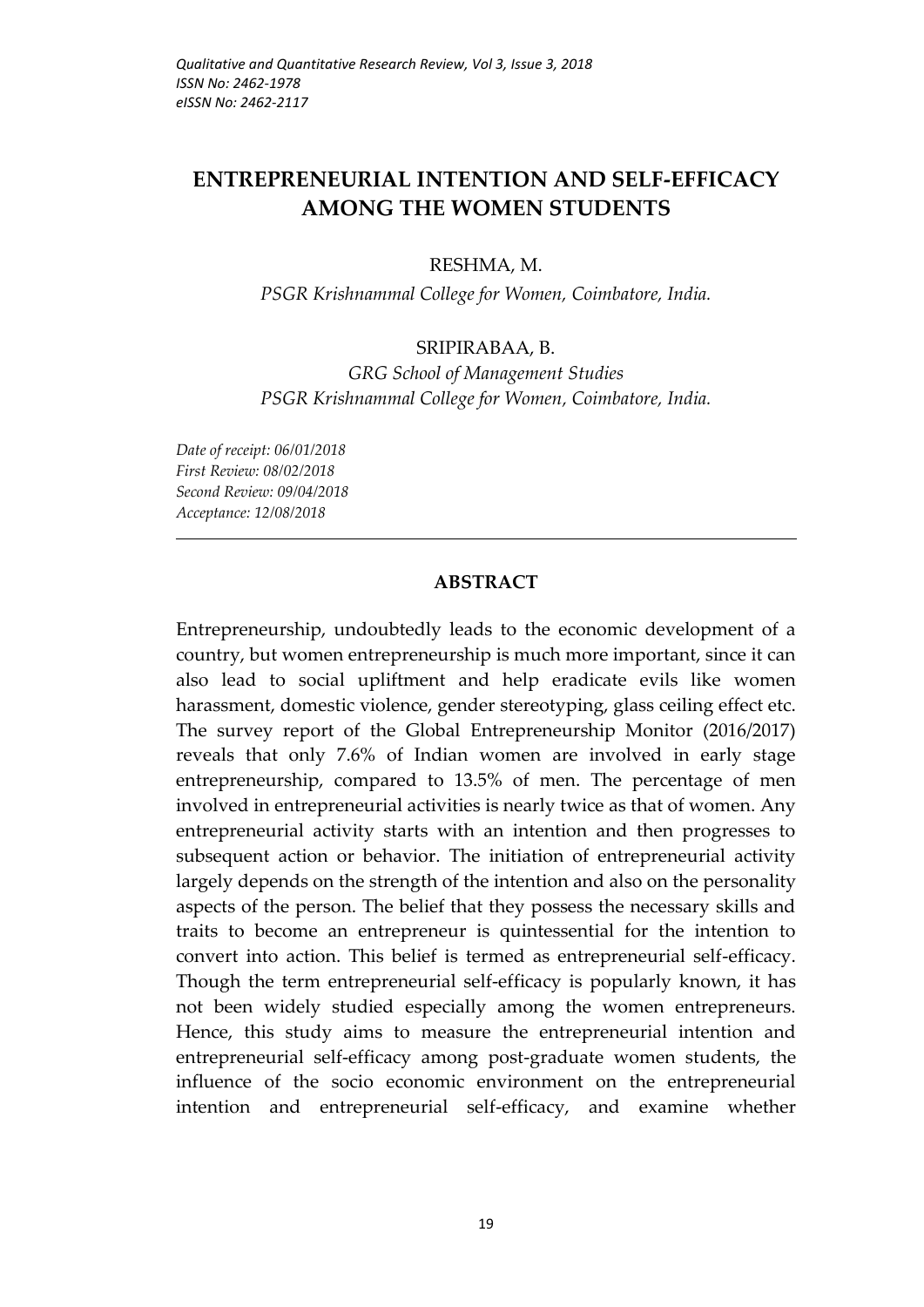entrepreneurial exposure given to students, aids to increase their entrepreneurial intention and self-efficacy levels. The study has been conducted with 68 post-graduate students of an all-Women's Business School in Tamilnadu. The entrepreneurial intention and entrepreneurial self-efficacy of the students was measured using a 10 and 5 items scale respectively. The questionnaires used have been adapted from previous research studies conducted in these fields. In order to understand the influence of entrepreneurship exposure on the entrepreneurial intention and entrepreneurial self-efficacy levels, the study was conducted using two groups, in which one group of students were given opportunity to participate in entrepreneurial training programs, special talks by eminent entrepreneurs, etc. The other group of students did not get the above opportunity. Analysis revealed that there exist a significant difference in the entrepreneurial intention and self-efficacy levels between the two groups of students, where students who were provided with entrepreneurial exposure reported high levels of entrepreneurial intention and self-efficacy compared to the other group. Further interviews with the students who were provided with entrepreneurial exposure revealed that the entrepreneurial exposure has helped the students' focus and work towards the entrepreneurial goals. The study provides insights that when students are exposed to the positive aspects of entrepreneurship, their entrepreneurial intention and self-efficacy levels are enhanced, which in turn could result in more number of women graduates venturing into entrepreneurship in the near future.

# **INTRODUCTION**

Entrepreneurship is essentially a journey of an individual, which results in the development of not only the individual but also the society that nurtures him/her. This whole journey begins with the intention to venture into entrepreneurship, which is the basis of this study. How does an individual get this intention? What motivates him to take the first step towards becoming self-employed? What is the role-played by entrepreneurial self-efficacy in this scenario? Can education and entrepreneurial exposure enhance entrepreneurial self-efficacy and entrepreneurial intentions in an individual? These are some of the questions this study tries to find answers for.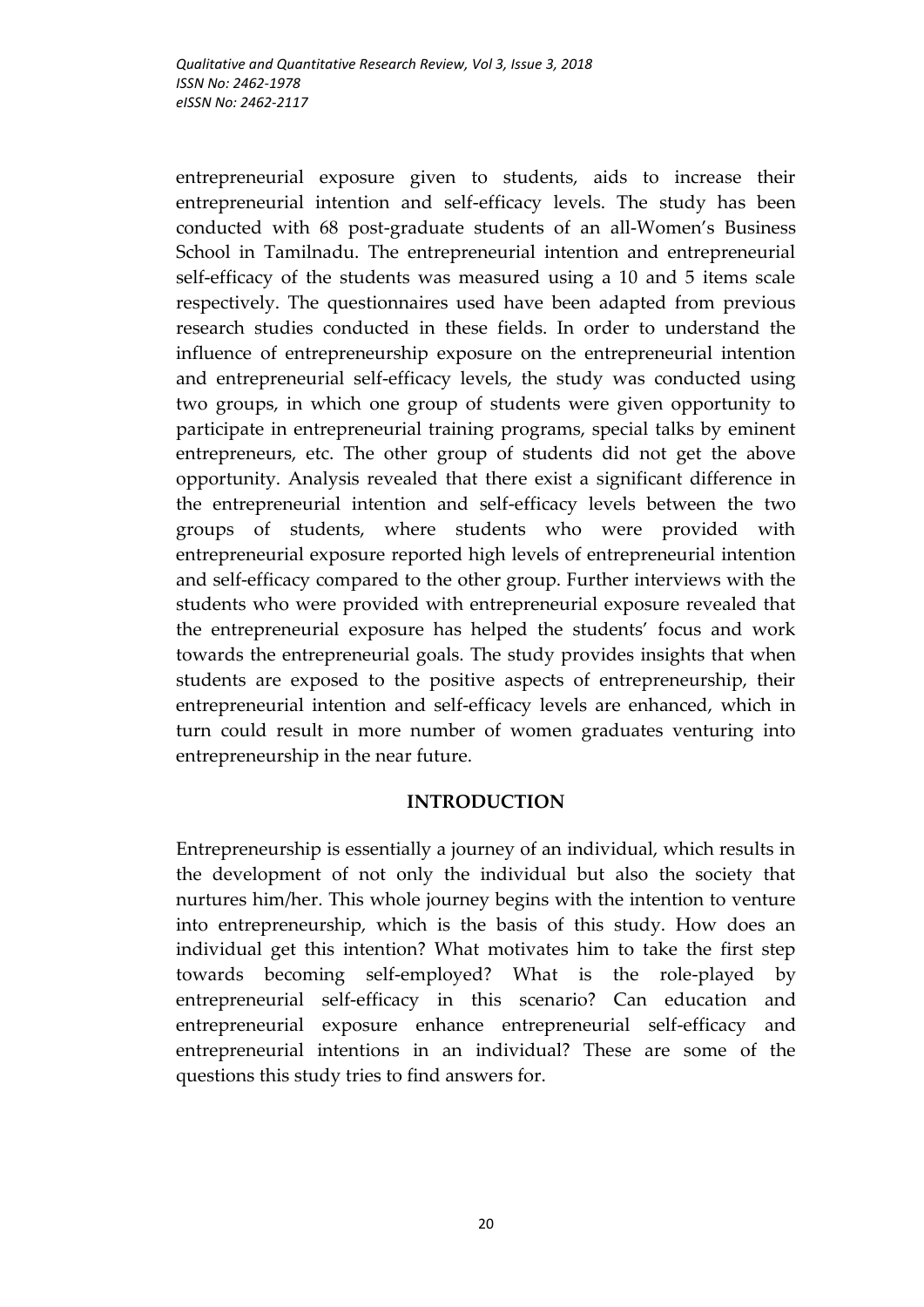Entrepreneur ideas and intentions form the initial strategic template of new organizations and are important underpinnings of new venture development (Bird, 1988).Though entrepreneurial intentions are the result of various cognitive processes happening within an individual, the roleplayed by the exogenous factors namely his/her family background, previous entrepreneurial experiences, educational level and positive entrepreneurial exposure in creating and strengthening these intentions cannot be overlooked. Individuals who have witnessed positive experiences of their families with business perceived starting a business, as both desirable and feasible (Drennan, Kennedy, & Renfrow, 2005). In fact, children of self-employed parents seemed to have positive attitudes, stronger norms, and greater self-efficacy with respect to entrepreneurship (Basu and Virik,2014). Any form of prior entrepreneurial experience either directly or indirectly seems to influence the entrepreneurial intentions of an individual.

Many scholars have also researched the role of education in developing these intentions. Especially studies conducted by Bandura (1986); Hollenbeck and Hall (2004); Wilson et al (2007) have explored and highlighted the importance of education in the context of entrepreneurial intentions. Wilson et al.'s (2007) study concluded that this relationship is more pronounced in the case of female students. Basu and Virik (2014) have found that students with prior experience of starting a business or trying to start a business develop a positive attitude toward entrepreneurship and exhibit a greater degree of self-efficacy and are less deterred by subjective norms. Thus most of the studies on entrepreneurial intentions, trying to trace its origin revolve around the famous, Theory of Planned Behavior of Azjen (1985).

While intentions are the starting point for any future entrepreneur, entrepreneurial self-efficacy plays a key role in prompting the individual to turn these intentions into entrepreneurial behavior. Individuals with high self-efficacy for a certain task are more likely to pursue and then persist in that task than those individuals who possess low self-efficacy (Bandura, 1997). Studies by Kickul, Wilson, and Marlino (2004) found that entrepreneurial self-efficacy had a stronger effect on entrepreneurial career interest for teenage girls than for boys. Thus entrepreneurship-targeted programmes are more likely to enhance the entrepreneurial self-efficacy of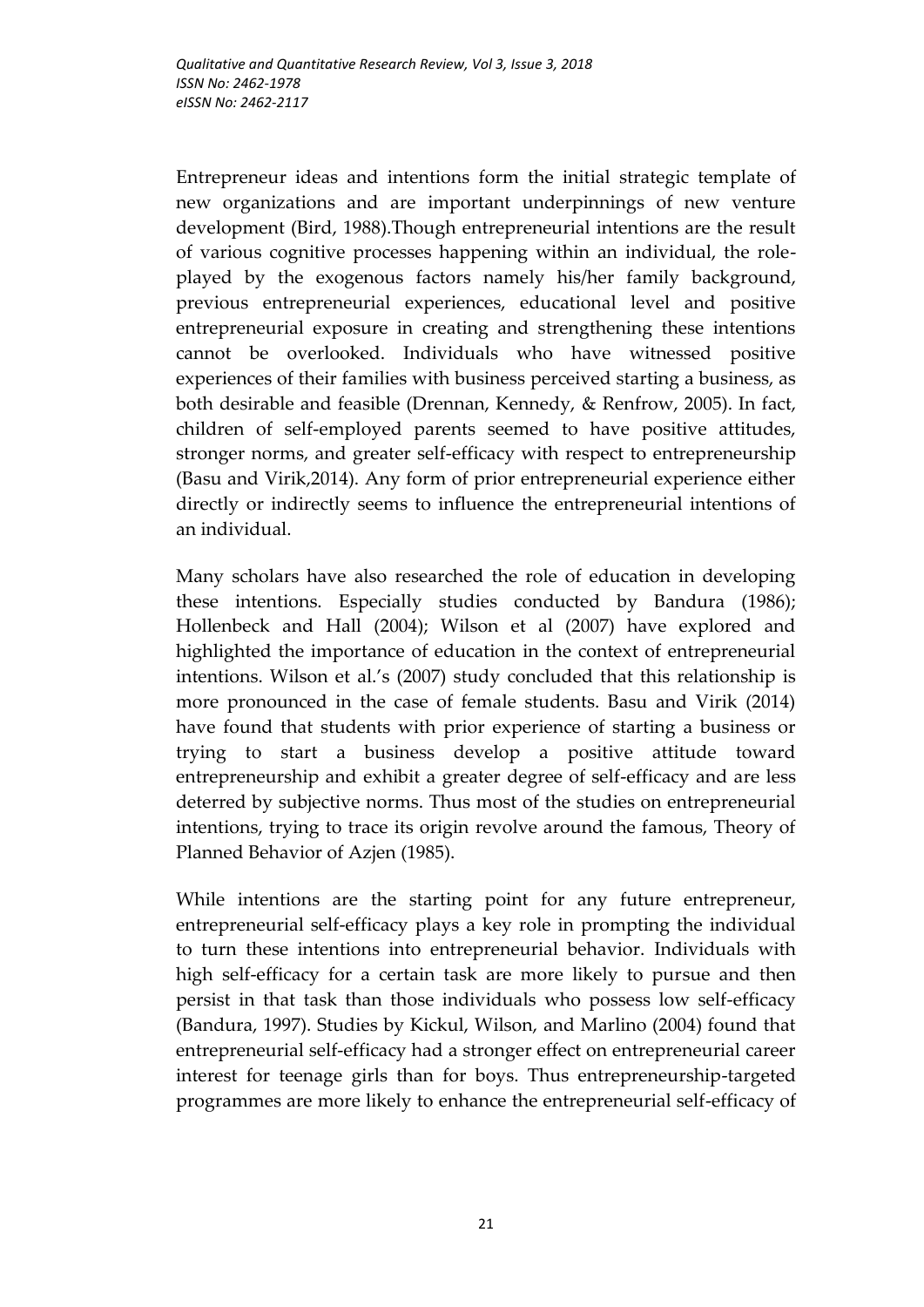the women students and motivate them to engage in entrepreneurial behavior.

India is a nation, where culture and social norms are one of the most important factors that influence individuals' choice of becoming an entrepreneur (Gem India Report, 2016). This becomes more relevant in case of women students. Thus a study conducted on the entrepreneurial intentions of women students cannot be complete without taking into account their family background. Likewise, their undergraduate education, past entrepreneurial participation and present entrepreneurial exposure cannot be disregarded, since they play a key role in enhancing their selfefficacy levels. Enhanced entrepreneurial self-efficacy levels enable individuals to make career choices independent of social norms. Studies conducted by Bandura (1986), have also shown similar results. He argues that people with higher self-efficacy levels, are better able to execute planned behavior and such a behavior is within the decision maker's control. Keeping in line with this entrepreneurship related studies, the present tries to measure the entrepreneurial intentions and entrepreneurial self-efficacy levels of the postgraduate women students, to gain a deeper understanding of how these factors together influence women students' choice of foraying into entrepreneurship in India.

# **REVIEW OF LITERATURE**

An entrepreneur in today's society can be viewed as the focal point of economic activities, an initiator of action, a stimulant of socio economic change and development. This definition of an entrepreneur is far from how an entrepreneur was viewed way back in the sixteenth century, when this word merely meant 'an undertaker'. Cantilion in 16th century was the first person to define an entrepreneur as one who lives with an uncertain income and is basically a risk taker, while Say (1800) envisioned an entrepreneur as a planner. The field of entrepreneurial research has evolved with time and scholars have defined an entrepreneur according to their own views and ideas. An entrepreneur has been given various coats to wear according to the roles he plays in the society like innovator (Schumpeter, 1952), a risk taker and manager (Webster, 1961), a change agent (Young, 1971), driver of economic growth (Vosle,1994), a visionary and leader (Hisrich, 2002), an opportunity exploiter (Drucker,2007), etc.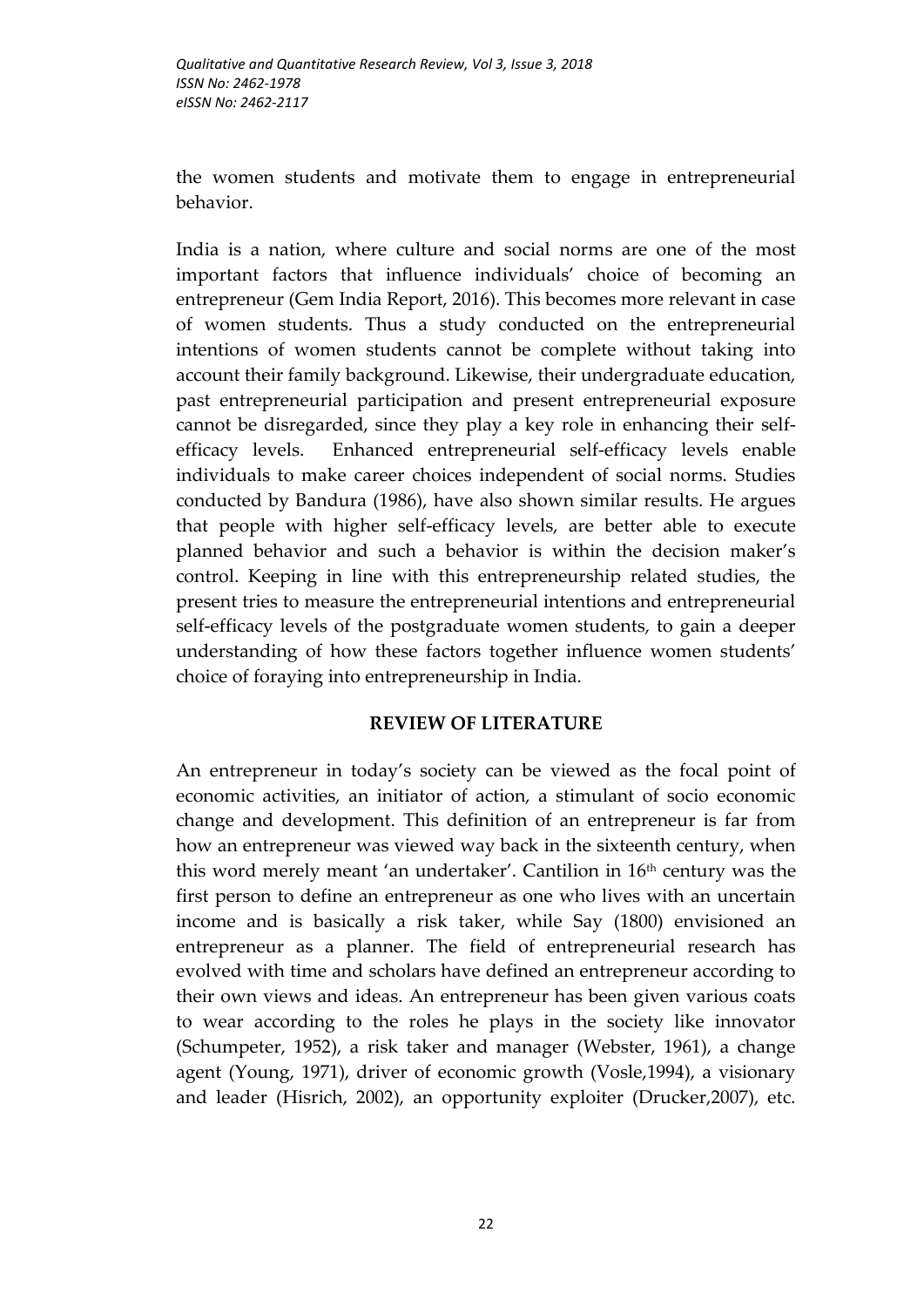The list is endless and so are the benefits, a society reaps by nurturing an entrepreneur.

Entrepreneurial activity as stated by Schumpeter (1952) plays an important role in conversion of technological and organizational innovation into new and more efficient products and services apart from creating jobs and raising the economy of a nation. It is also interesting to note that entrepreneurship is not an easy task, nor is an individual's decision to become an entrepreneur.

The decision to become an entrepreneur has its origin in the entrepreneurial intentions that develop within an individual. According to Kruger et al, (2000) entrepreneurship is a way of thinking, a thinking that emphasizes opportunities over threats. Though external factors like market and government policies affect an individual's decisions, the strength of the intentions affects his perception of the various factors. This has led various researchers to believe that intentions are the best predictors of entrepreneurial behavior. Studies by Shapero (1982) and Ajzen (1987) popularized the intentional models to predict behavior.

Krueger et al., (2000) compared the Shapero intention model (1982) with Azjen's Theory of Planned Behavior (TPB), with a sample of 97 senior university business students. Results revealed that the Shapero model was slightly superior to the TPB model in predicting entrepreneurial behavior. The study also acknowledged possible indirect influence of personal and situational variables on entrepreneurship. While many researchers have studied the concept of entrepreneurial intentions affecting entrepreneurial behavior, a study conducted by Douglas and Fitzsimmons (2013) tries to understand the factors influencing entrepreneurial and intrapreneurial intentions. The study identifies self-efficacy as a significant antecedent to entrepreneurial intentions. In short, people do not become entrepreneurs all of a sudden, without stimulations and most importantly, intentions. Though verification of whether entrepreneurial intentions do result in entrepreneurial behavior is beyond the scope of this study, the importance of studying entrepreneurial intentions in the context of entrepreneurship is well established through these arguments.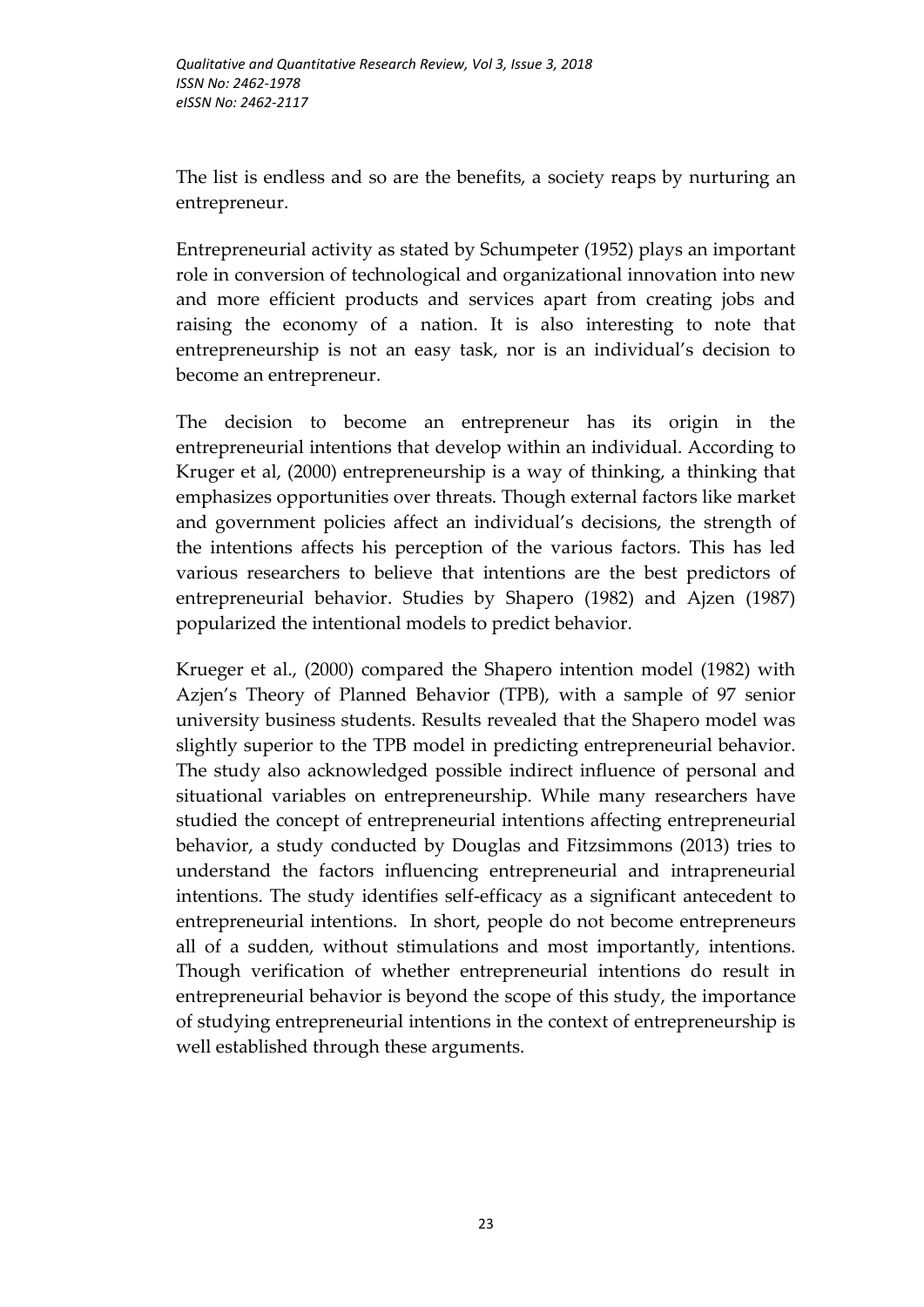Given the dynamics of intentions, the question of whether these are uniform among all the individuals especially among students arises. With governments and universities all over the world, is popularizing entrepreneurship as a career choice among the student community, numerous researches are being conducted on the students to understand the antecedents of entrepreneurial intentions and the impact of various entrepreneurial training and exposure provided to them. While innovation and technology based entrepreneurs are on the rise, it becomes necessary to study the impact of their educational background on their entrepreneurial intentions. Such a dimension would ensure the comprehensiveness of the study. When Rashid et al (2012), studied the entrepreneurial intentions of technical students in Southern Malaysia, they found that the educational background of the students significantly influenced the intentions to be an entrepreneur in the future. Though the technical students were interested in entrepreneurship, they lacked the skills and abilities required for the same. This finding has further prompted us to test the relationship between the undergraduate educational background of the individuals and their entrepreneurial intentions. Exploring further, the concept of entrepreneurial intentions, leads towards entrepreneurial self-efficacy, which is believed to antecede entrepreneurial intentions. While exploring the construct of self-efficacy and entrepreneurship it is impossible to not mention the Boyd and Vozikis model of Self-efficacy. In their contextual paper Boyd and Vozikis (1994) developed a theoretical model by integrating self- efficacy into the infamous intention model of Bird (1988). They had borrowed self- efficacy from the social learning theory of Bandura (1977a, 1982).Self-efficacy refers to a person's belief in his or her capability to perform a given task. Choices, aspirations, effort, and perseverance in the face of setbacks are all influenced by this self-perception of one's own capabilities (Bandura, 1991).

The sole purpose of the study was to further develop Bird's model of entrepreneurial intentionality by suggesting that individual self-efficacy determines the strength of the intentions that lead to new venture creation. This according to Boyd and Vozikis (1994) could be the reason for why all individuals with entrepreneurial intentions do not necessarily become entrepreneurs. Hackett & Betz (1981) in their study stressed the importance of studying the domain specific construct of self-efficacy. In their study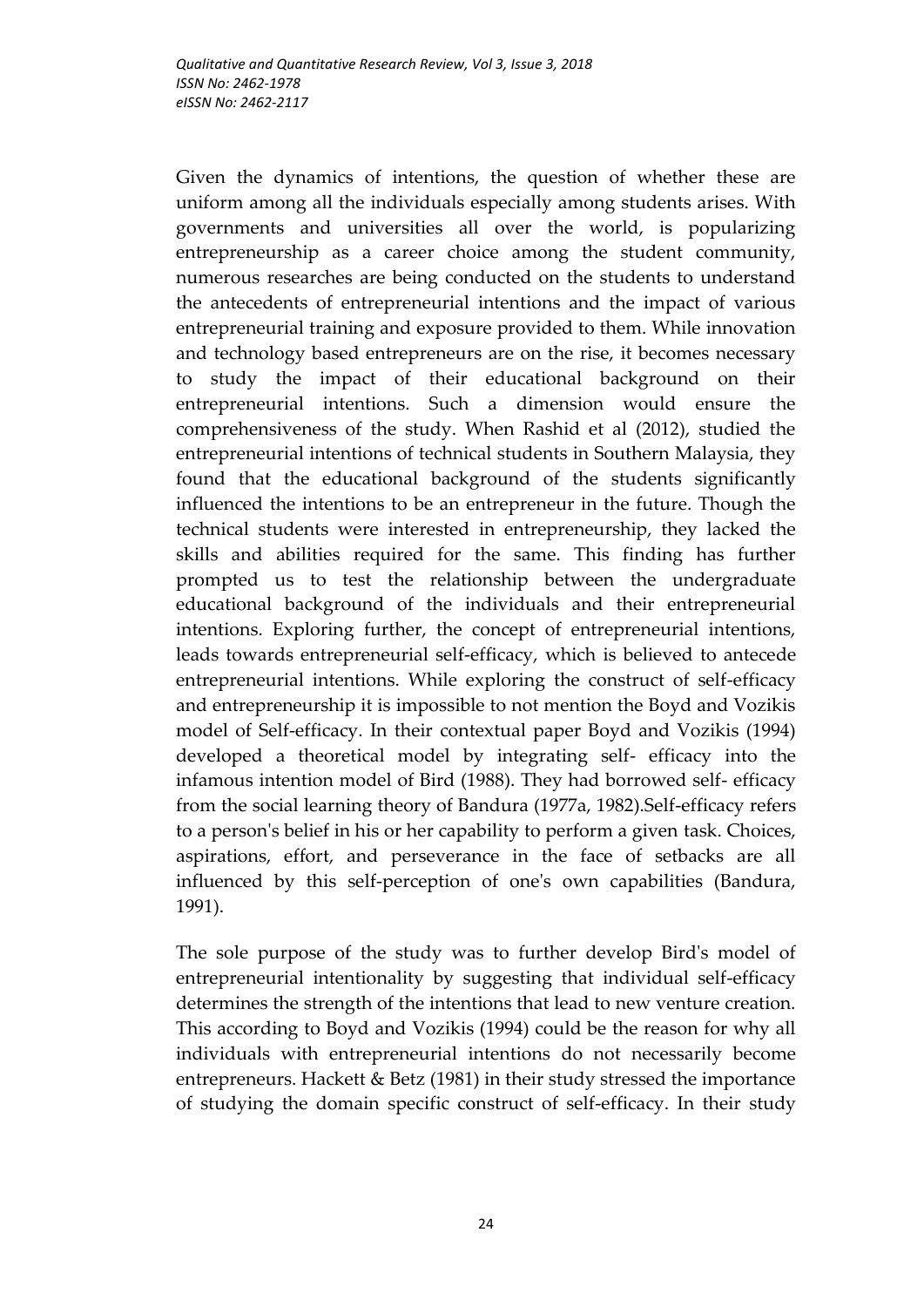they found that career related self-efficacy levels were different for men and women. Thus a domain specific construct can lend valuable insight to a study. Similar to the studies of Hackett and Betz (1981), Lent & Hackett (1987) had explored the domain specific construct of career self-efficacy and its influence on the career entry behavior of students. Thus in an entrepreneurship study it would only be appropriate to study entrepreneurial self-efficacy, in order to gain better understanding of its significance.

Zhao et al (2005) conducted research studies in Chicago with 265 students and found that the effects of perceived learning from entrepreneurshiprelated courses, previous entrepreneurial experience, and risk propensity on entrepreneurial intentions were fully mediated by entrepreneurial selfefficacy. Chen et al. (1988) conducted another commendable research study incorporating entrepreneurial self-efficacy on students and small business executives have remarkably contributed to entrepreneurial self-efficacy literature. Their first study on students revealed that entrepreneurial selfefficacy was positively related to the entrepreneurial intentions and the second study showed that business founders had higher self-efficacy levels than the non-founders. Thus the results of this study demonstrate the potential of entrepreneurial self-efficacy as a distinct characteristic of an entrepreneur.

In line with these findings is another study conducted by Setiawan (2014), to measure the level of entrepreneurial self-efficacy among the students of a university that adapted entrepreneurial education. The entrepreneurial self-efficacy of the 199 undergraduate students in Indonesia was high, proving the positive impact of entrepreneurial education on the students' entrepreneurial self-efficacy. Though the study did not measure the entrepreneurial self-efficacy of the students before they received entrepreneurial education, there are studies, which argue the importance of entrepreneurial self-efficacy. A longitudinal study designed by Krekar et al, (2013) among 169 final year students in Croatia, showed that there was significant difference in their entrepreneurial self- efficacy with time and entrepreneurial status. Eleven months after the first study, their entrepreneurial self-efficacy had increased significantly. The study is a testimony to the dynamic nature of self-efficacy. A women centric study conducted by Wilson et al in 2007 with 1971 subjects in New York revealed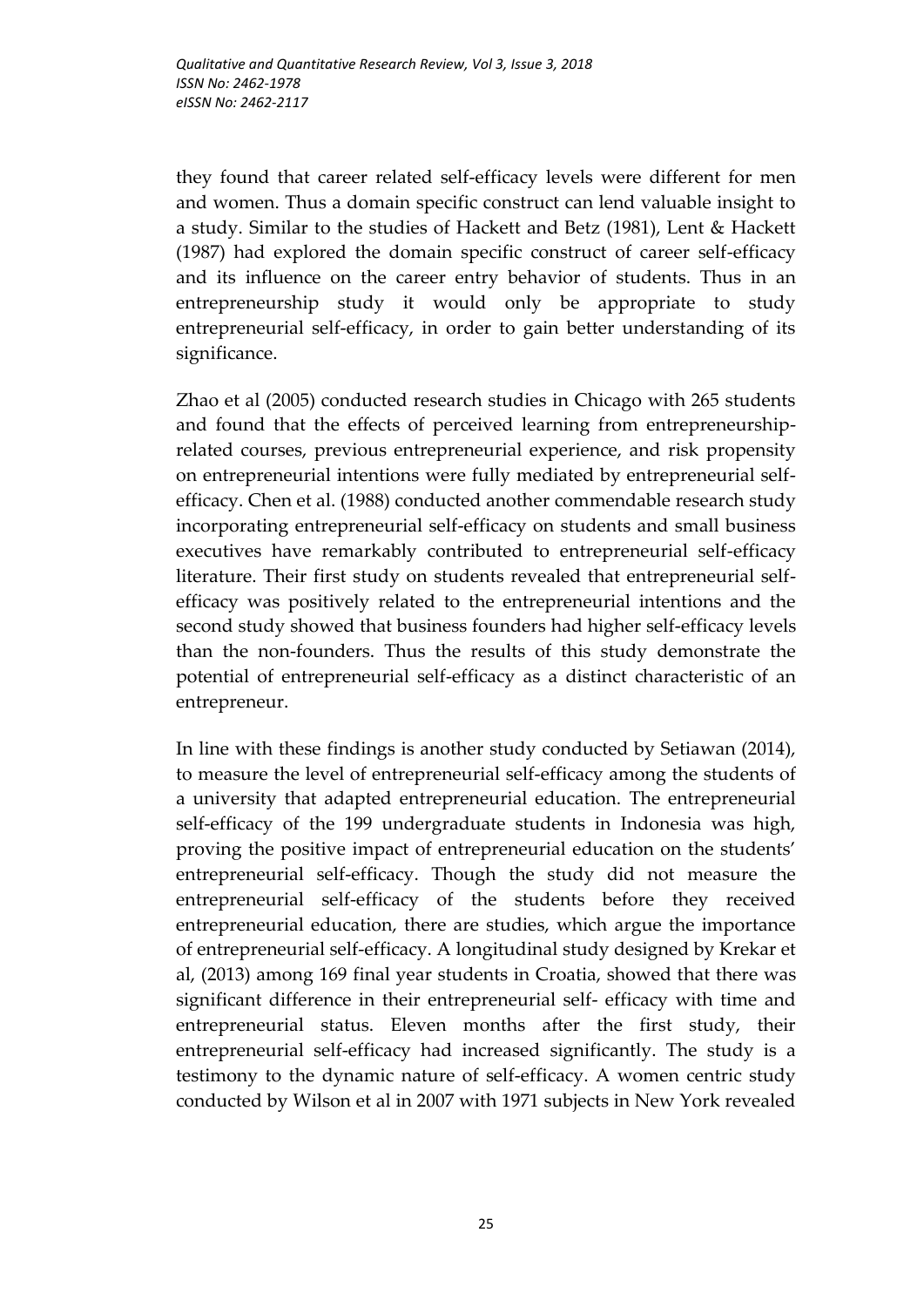that the relationship between entrepreneurial intentions and entrepreneurial self- efficacy was more pronounced in women since; the self perception that they had the necessary skills and abilities was an important factor for their entrepreneurial venture decisions.

Another interesting study by Farashah (2015) has revealed that Entrepreneurial self-efficacy beliefs and entrepreneurial career outcome expectations are significantly correlated with entrepreneurial intention. Analysis of data obtained from 183,049 individuals spread across 54 countries, has helped the study to identify factors including previous business ownership, entrepreneurial activity as part of a regular job or investing in a venture, exposure to a role model, social persuasion through media, as significant sources of entrepreneurial self-efficacy. These results also show that self-efficacy can be enhanced with positive experiences especially through observational learning. On similar lines are the findings of a study by Peng et al.,(2013).Their study based in China among 2010 senior university students found that students' entrepreneurial experience had a positive impact on their entrepreneurial self-efficacy, which in turn influenced their entrepreneurial intentions.

The study has also evidence that both supporting policies and entrepreneurial environment of society have a positive impact on the entrepreneurial self- efficacy of the students. Schwartz, (2009) studied entrepreneurial intentions among 2124 Austrian students and concludes that, attitude towards entrepreneurship has a positive impact on the entrepreneurial intention of the students. The study suggests entrepreneurial training and talks by eminent entrepreneurs can strengthen entrepreneurial intentions.

Moving beyond entrepreneurial self-efficacy, entrepreneurial exposure, education and prior entrepreneurial exposure the study also examines the relationship between family background and entrepreneurial intentions. Especially in a country like India where family ties are more pronounced than in the western countries, the family dimension can provide us with valuable insights regarding entrepreneurship. In an exemplary study conducted by Patankar and Mehta (2018), the duo has documented their defenses against the western theory that the beliefs of the Hindu community in India were responsible for the stunted growth of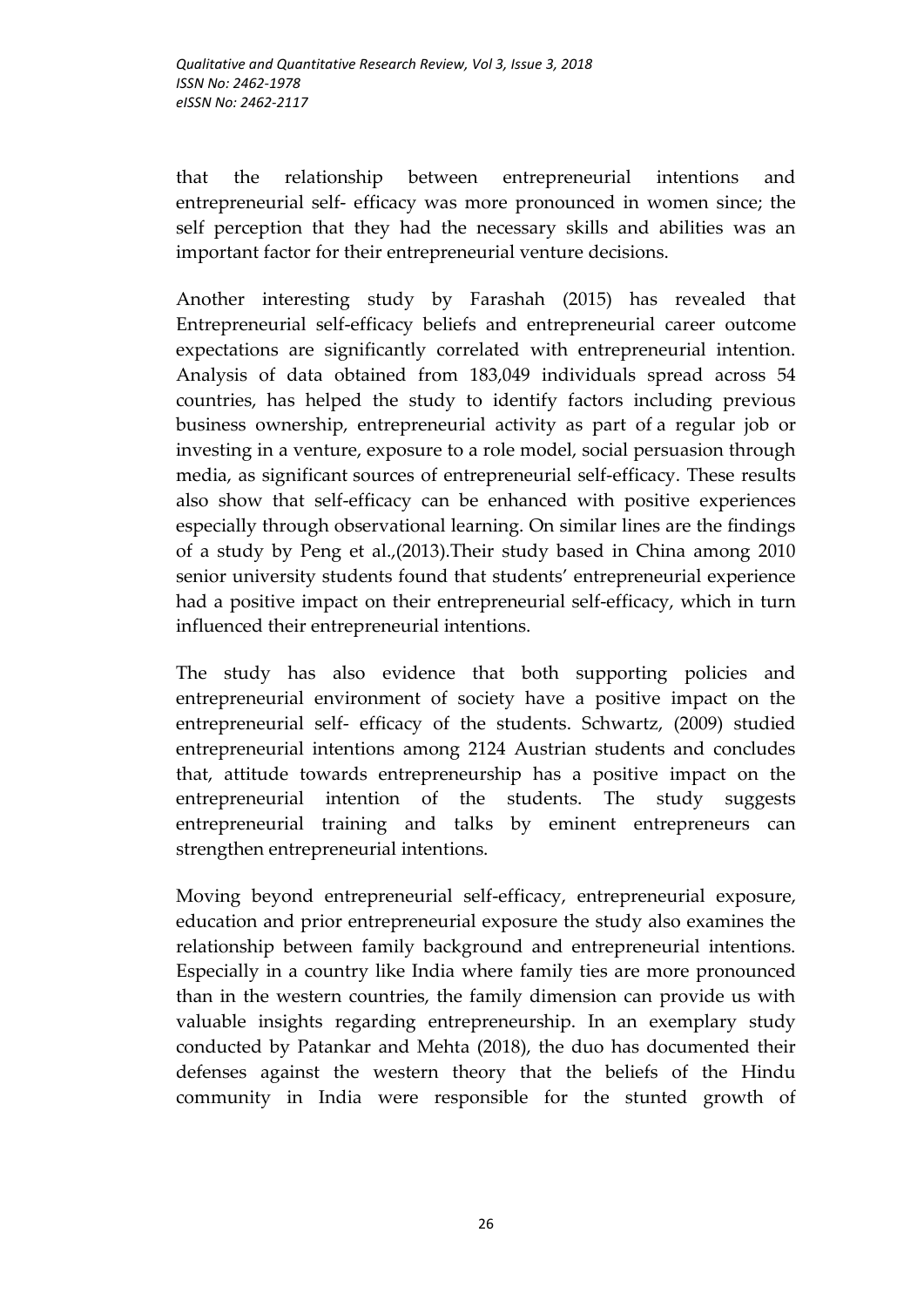entrepreneurship. The study has revealed that the family settings play a substantial role in nurturing the entrepreneurial intentions of the individuals through positive role modeling.

In a study with similar design, undertaken by Basu and Virik (2014), the role of family experience in business, prior entrepreneurial experience, ethnicity were studied along with entrepreneurial education and training. The comparative study with 123 students revealed that there was a positive impact of a family's business background and prior entrepreneurial exposure on the entrepreneurial intentions of the individuals. The study supports the notion that having a self-employed father has a positive impact on the attitude and self-efficacy of the individuals. On the same plane are the findings of a study conducted by Wang et al (2017) among 131 Chinese business families' off spring. The results clearly indicate that perceived parental entrepreneurial rewards were positively related to entrepreneurial intentions and the relationship was partially mediated by entrepreneurial self-efficacy. Studies by Carr and Sequira (2006)with 308 respondents belonging to a large South Western US city, also acknowledge significant direct and indirect effects of prior family business exposure on entrepreneurial intent, through the mediation variables of attitudes towards business ownership, perceived family support, and Entrepreneurial Self-efficacy.

# **RESEARCH GAP**

Though entrepreneurial intentions and entrepreneurial self-efficacy have been widely studied among the students and nascent entrepreneurs, studies specifically related to women students are scarce, especially in the Indian context. This is the research gap this study desires to close.

# **OBJECTIVES OF THE STUDY**

- 1. To investigate the relationship between entrepreneurial intentions and entrepreneurial self-efficacy.
- 2. To examine whether entrepreneurial exposure enhances the relationship between entrepreneurial intentions and entrepreneurial self-efficacy of women students.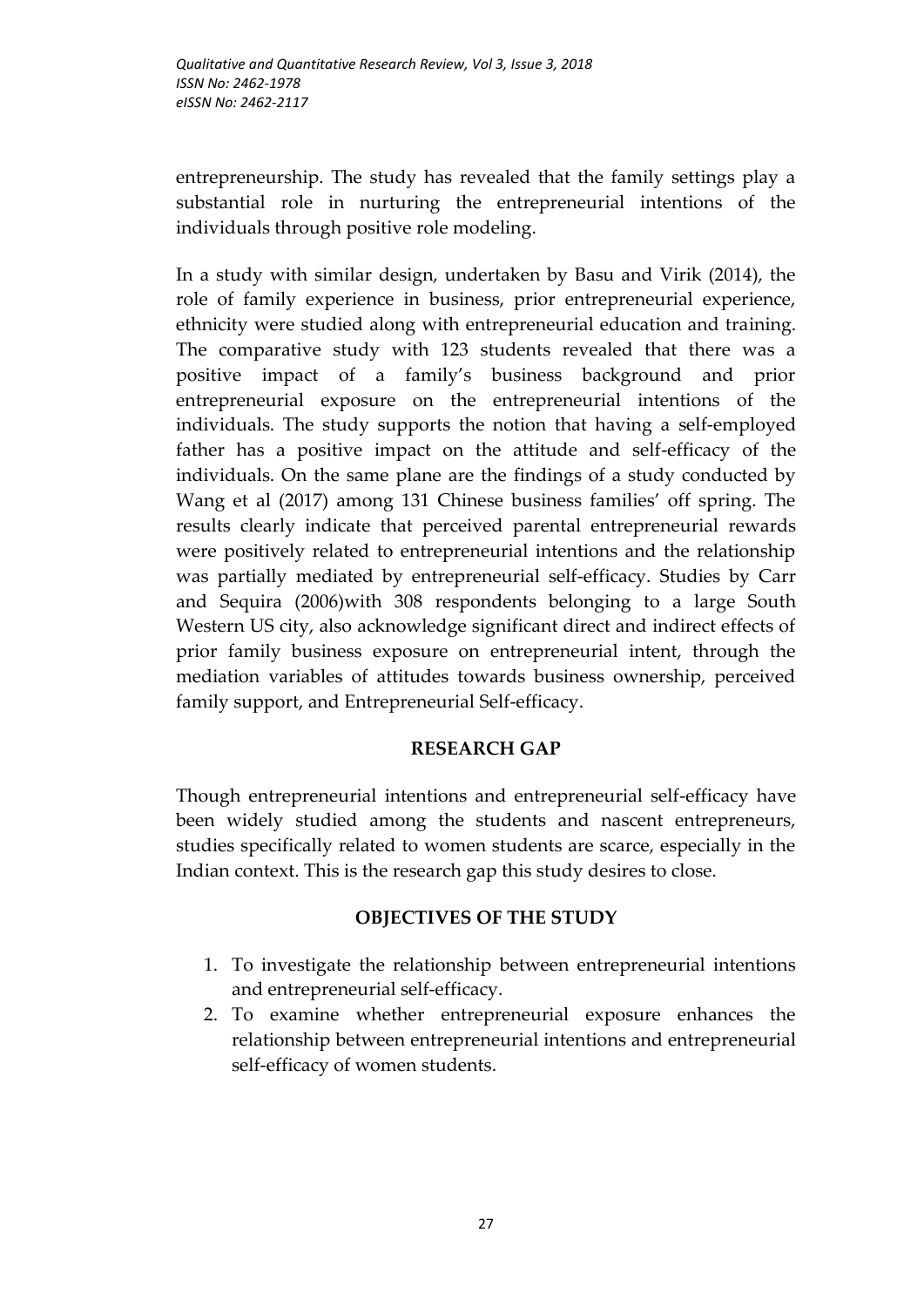3. To analyse whether the demographic profile of women students influences their entrepreneurial intentions and entrepreneurial selfefficacy

# **HYPOTHESES**

Based on the above discussions the following hypotheses are proposed.

H1: There exists a significant relationship between entrepreneurial intentions and entrepreneurial self-efficacy.

H2: Entrepreneurial exposure has a positive significant impact on the entrepreneuri*a*l self -efficacy and entrepreneurial intentions.

H3: Respondents of varied demographic profile have significant difference in their perception towards entrepreneurial intentions and entrepreneurial self-efficacy.

# **RESEARCH METHODOLOGY**

A total of 68 women MBA students, currently pursuing their post graduate degree in a business school, located in Tamilnadu, India were contacted for the study. The respondents of the study had expressed their interest in entrepreneurship. The population was a mix of first and final year postgraduate students. The final year postgraduate students had already been receiving entrepreneurial exposure through talks by renowned entrepreneurs, entrepreneurial workshops and by taking part in entrepreneurship related events organized by the institution. Keeping in line with some notable studies already conducted in the same context, this study has been designed to measure the following variables.

Table 1. Notable studies on Entrepreneurship

| Variables Measured | Study    | Comments                                   |
|--------------------|----------|--------------------------------------------|
| Entrepreneurial    |          | Krueger and Entrepreneurial intentions are |
| Intention (EI)     | Carsrud, | central to understanding the               |
|                    | (1993)   | entrepreneurship<br>process                |
|                    |          | form<br>they<br>the<br>because             |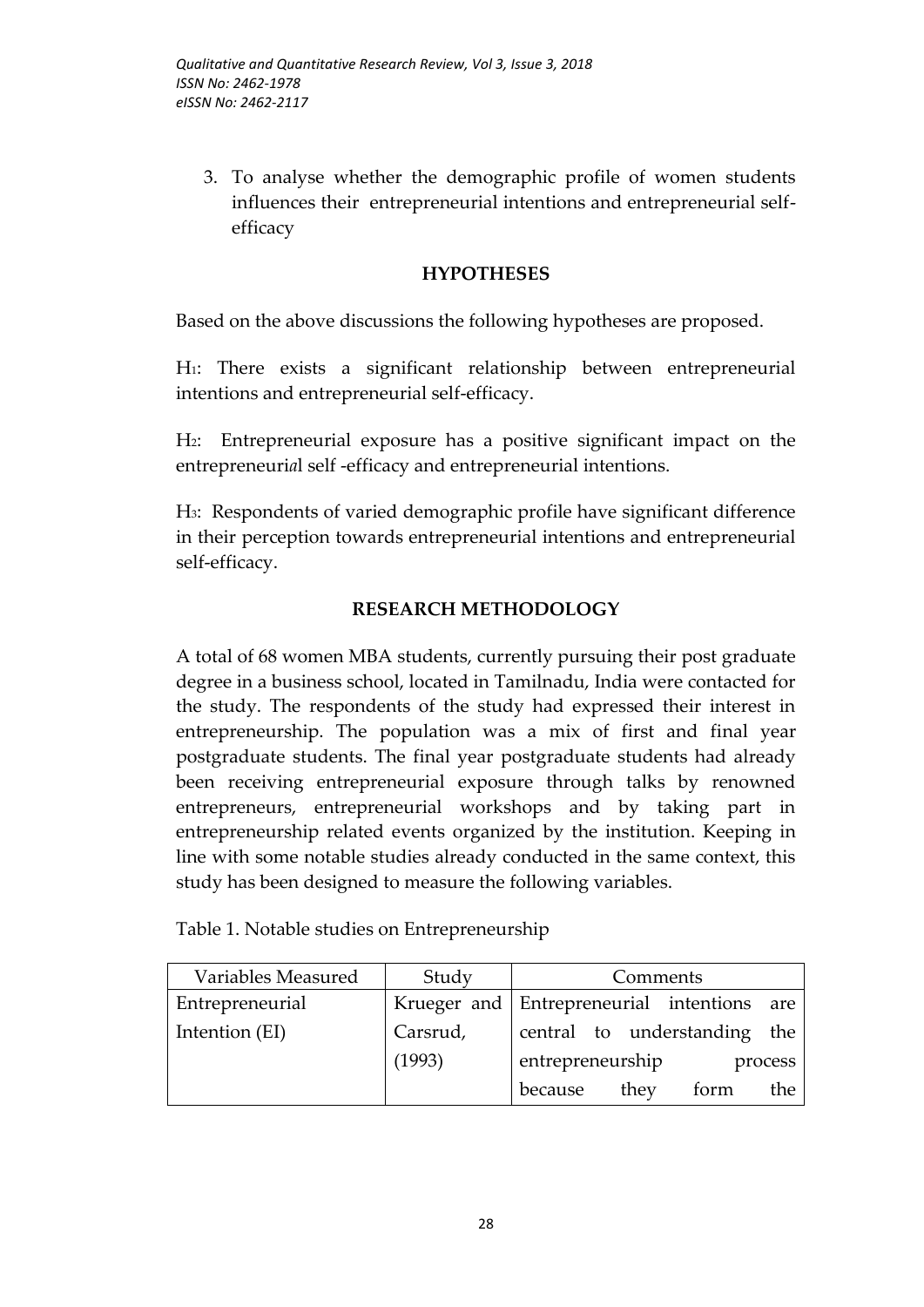|                                  |                          | underpinnings of<br>new            |
|----------------------------------|--------------------------|------------------------------------|
|                                  |                          | organizations.                     |
|                                  | Katz<br>and              | As new organizations emerge        |
|                                  | Gartner,                 | time, pre-organizational<br>over   |
|                                  | (1988)                   | phenomena such as deciding to      |
|                                  |                          | initiate an entrepreneurial career |
|                                  |                          | both important<br>and<br>are       |
|                                  |                          | interesting                        |
| Self- $\vert$<br>Entrepreneurial | Chen et al., $\parallel$ | Entrepreneurial Self-efficacy has  |
| efficacy (ESE)                   | (1998)                   | the potential for being<br>an      |
|                                  |                          | individual characteristic of an    |
|                                  |                          | entrepreneur.                      |
|                                  | Zhao et al., $ $         | Perceived<br>learning<br>from      |
|                                  | (2005)                   | entrepreneurship-related           |
|                                  |                          | courses, previous entrepreneurial  |
|                                  |                          | experience, and risk propensity    |
|                                  |                          | on entrepreneurial intentions      |
|                                  |                          | fully mediated<br>by<br>were       |
|                                  |                          | entrepreneurial self-efficacy.     |
| <b>Family Background</b>         | Wang et al.,             | Perceived<br>parental              |
|                                  | (2017)                   | entrepreneurial rewards<br>and     |
|                                  |                          | family business involvement has    |
|                                  |                          | positive impact<br>the<br>on       |
|                                  |                          | individual's entrepreneurial       |
|                                  |                          | intentions.                        |
|                                  | Basu<br>and              | Having a self-employed father is   |
|                                  | Virik, (2014)            | significantly related<br>to<br>the |
|                                  |                          | student's positive<br>attitudes,   |
|                                  |                          | stronger norms, and greater self-  |
|                                  |                          | efficacy<br>with<br>respect<br>to  |
|                                  |                          | entrepreneurship                   |
| Educational                      | Rashid et al.,           | Students with non-management       |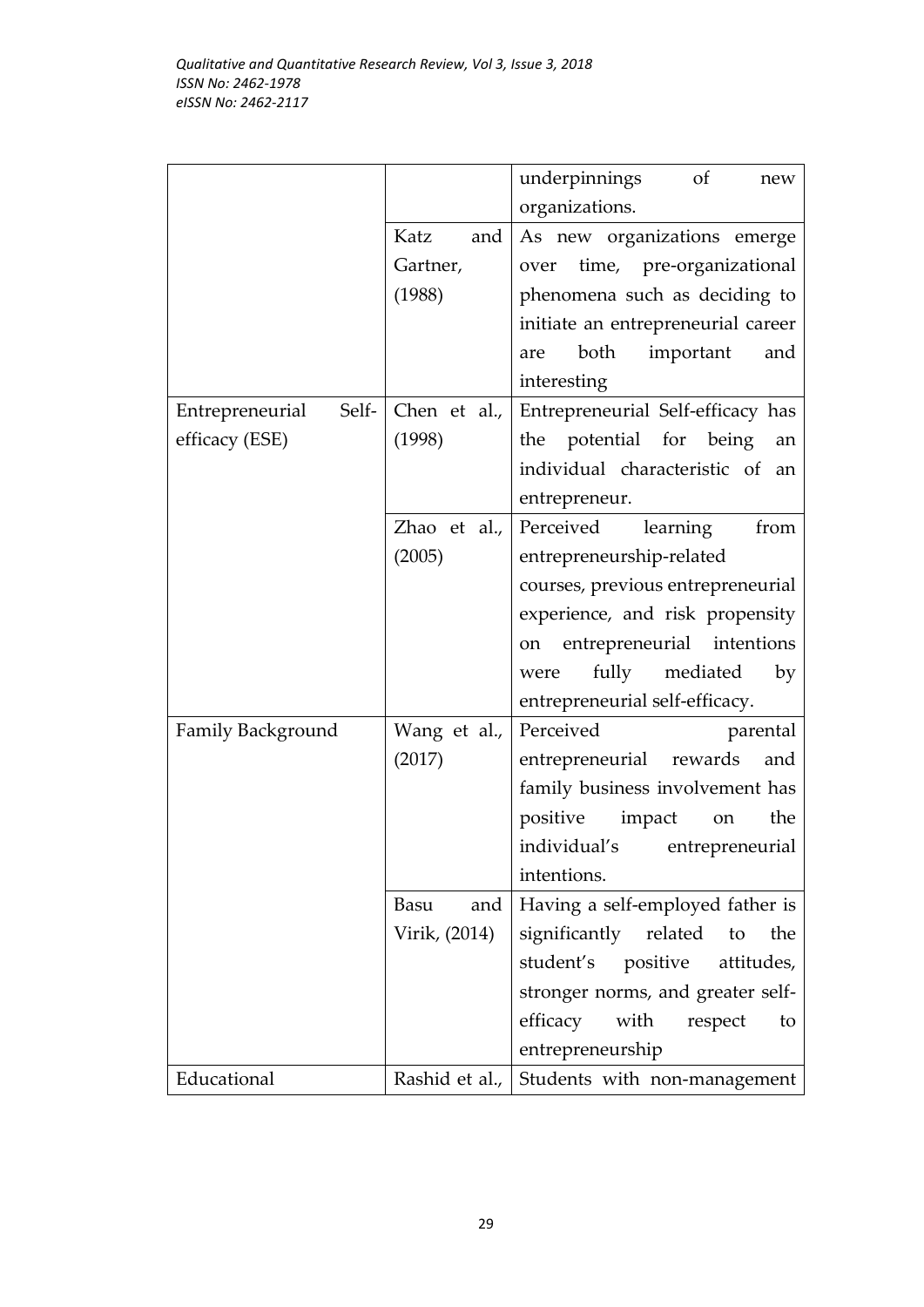| Background               | (2012)         | educational background lacked      |
|--------------------------|----------------|------------------------------------|
|                          |                | knowledge; abilities<br>the<br>and |
|                          |                | skills<br>required<br>for          |
|                          |                | entrepreneurship but definitely    |
|                          |                | had<br>strong<br>entrepreneurial   |
|                          |                | orientations.                      |
| entrepreneurial<br>Prior | Farashah,      | including<br>Factors<br>previous   |
| exposure                 | (2015)         | business<br>ownership,             |
|                          |                | entrepreneurial activity as part   |
|                          |                | of a regular job or investing in a |
|                          |                | venture, exposure to a<br>role     |
|                          |                | model, social persuasion through   |
|                          |                | media, are significant sources of  |
|                          |                | entrepreneurial self-efficacy      |
|                          | Basu & Virik,  | Prior experience of starting a     |
|                          | (2014)         | business or trying to start a      |
|                          |                | business is significantly linked   |
|                          |                | with a positive attitude toward    |
|                          |                | entrepreneurship and a greater     |
|                          |                | degree of self-efficacy.           |
| Impact of                | Peng et<br>al, | Supporting policies<br>and         |
| entrepreneurial          | (2015)         | entrepreneurial environment of     |
| exposure provided by     |                | society have a positive impact on  |
| management               |                | the entrepreneurial self-efficacy  |
|                          |                | of the students.                   |

# **Measuring Instruments**

The entrepreneurial intentions were measured using a 10 item questionnaire. The instrument has been taken from a study by Nieuwenhuizen & Swanepoel (2005). The original questionnaire was developed and validated by Liñán and Chen (2009) and adapted by Malebana (2012).The last item (The entrepreneurial exposure provided by my institution has had a positive impact on my entrepreneurial intentions)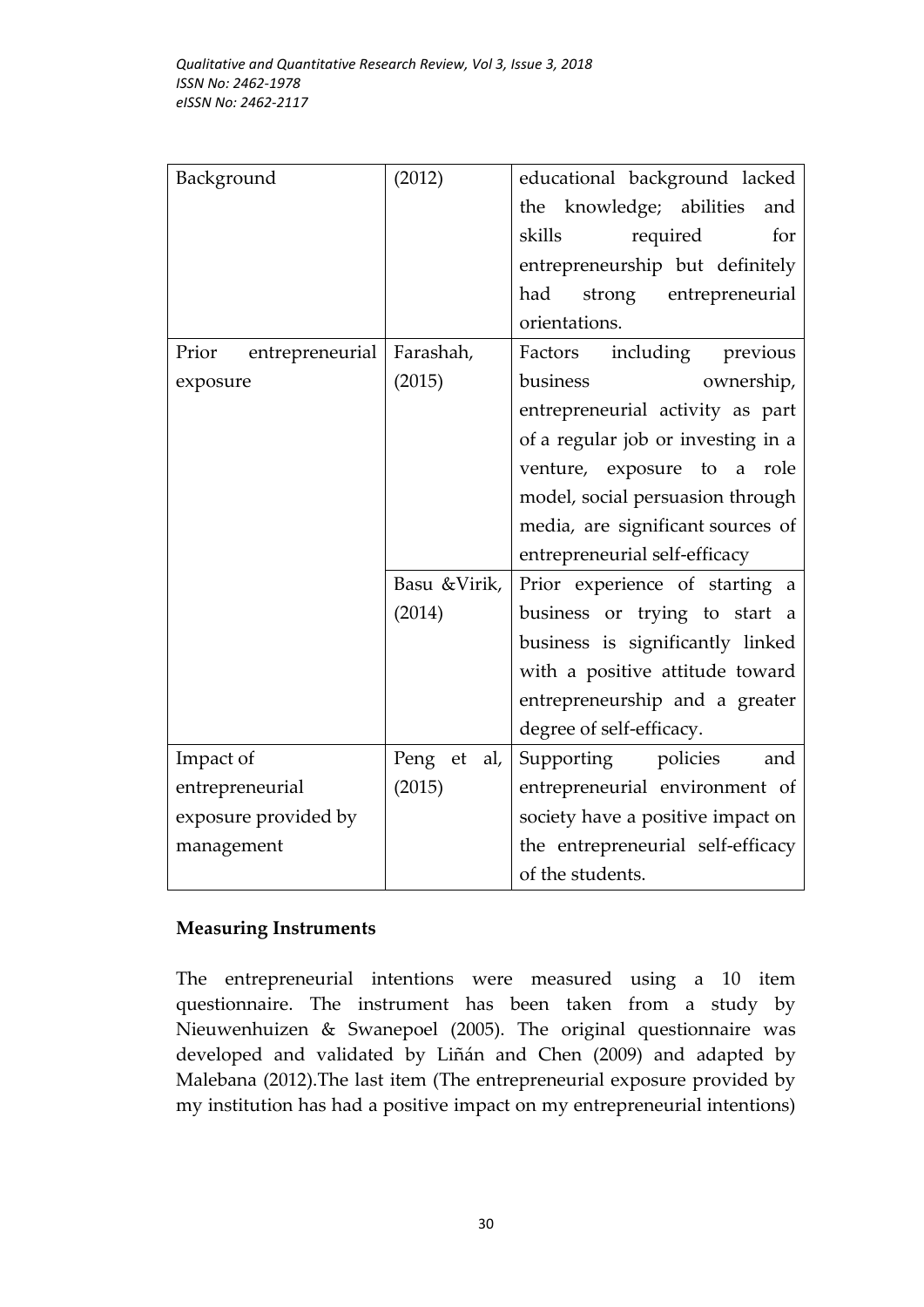was added to measure the impact of the entrepreneurial exposure provided by the institution.

The entrepreneurial self-efficacy of the students was measured using a 6 item self-assessment scale. The items on this scale represent competencies related to business/entrepreneurial success, and were developed and validated by Marlino and Wilson (2003). Entrepreneurial self-efficacy study was designed as a comparative one between the group, which had received entrepreneurial exposure, and the group, which had not received such exposure.

The purpose of the design was to determine the impact of entrepreneurial exposure on entrepreneurial self-efficacy. A 5-point Likert scale was used to measure both the study variables. Demographic profile of the students was obtained through questions addressing their undergraduate qualification, family entrepreneurial background, prior entrepreneurial experience, and current entrepreneurial involvement. The study adopted Purposive census sampling method.

# **ANALYSIS AND DISCUSSION**

| Demographic Factor                     | Dimensions     | Frequency                                                    | Percentage |
|----------------------------------------|----------------|--------------------------------------------------------------|------------|
|                                        | Yes            | 32                                                           | 47.1       |
| <b>Entrepreneurial Exposure</b>        | N <sub>0</sub> | 36                                                           | 52.9       |
|                                        | First          | 34                                                           | 50.0       |
| Year of Study                          | Second         | 34                                                           | 50.0       |
|                                        | <b>BBA/BBM</b> | 11                                                           | 17.6       |
|                                        | <b>BCom</b>    | 21<br>18<br>17<br>4<br>64<br>3<br>65<br>11<br>57<br>43<br>25 | 30.9       |
| <b>UG</b> Degree                       | <b>BSc</b>     |                                                              | 26.5       |
|                                        | BE/BTech       |                                                              | 25.0       |
|                                        | Yes            |                                                              | 5.9        |
| Previous Job Experience                | N <sub>o</sub> |                                                              | 94.1       |
|                                        | Yes            |                                                              | 4.4        |
| Previous Entrepreneurial Experience    | No             |                                                              | 95.6       |
| Part of an Entrepreneurial Venture, at | Yes            |                                                              | 16.2       |
| present                                | No             |                                                              | 83.8       |
|                                        | Yes            |                                                              | 63.2       |
| Family owns a business                 | No             |                                                              | 36.8       |

Table 1: Demographic Profile of the respondents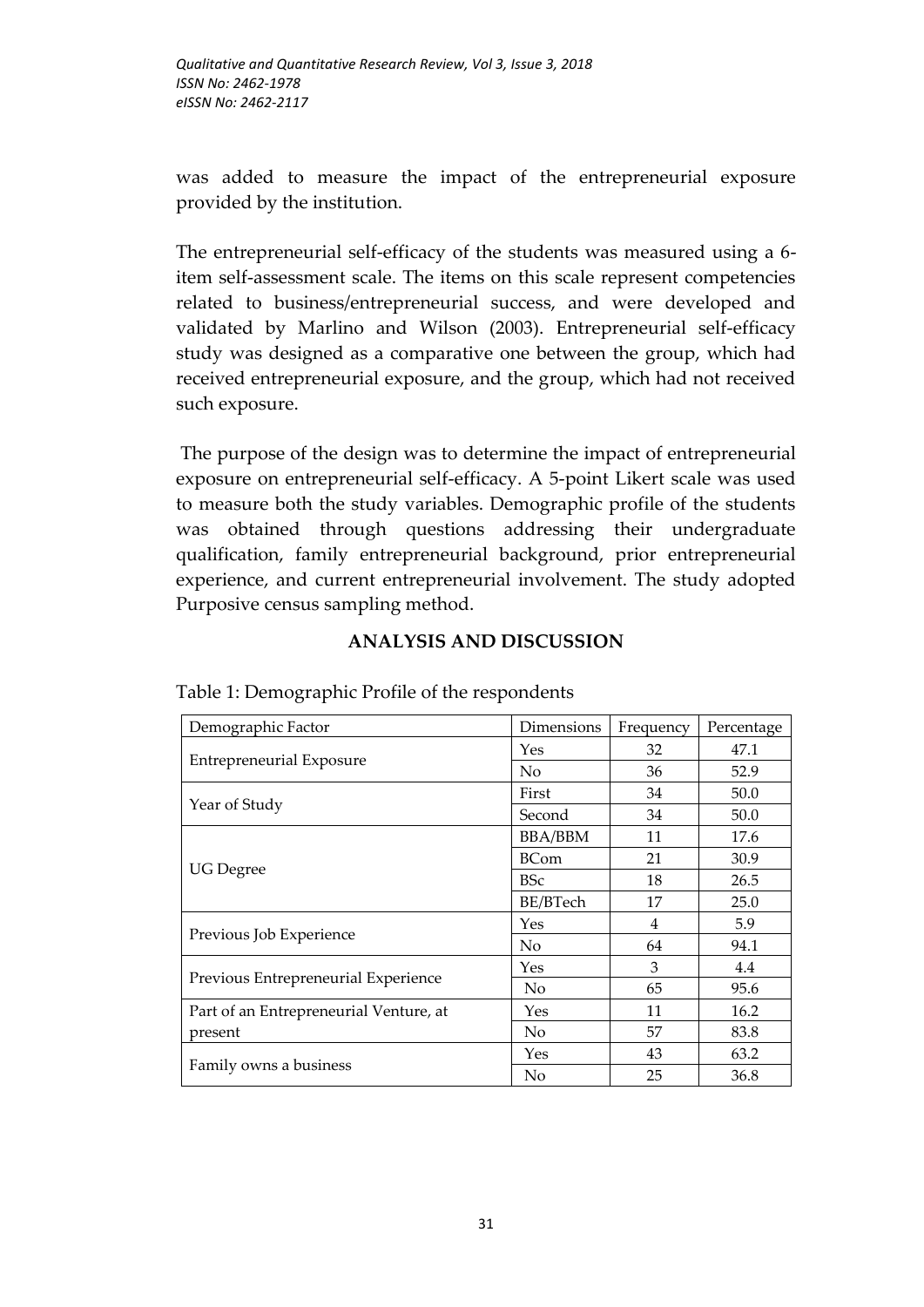Data was collected from 68 students of an all-Women's Business School in Coimbatore, Tamilnadu India. Out of the 68 students, 32 (47.1%) had received entrepreneurial exposure, while the rest i.e. 36 (52.9%) had not received any such exposure. The students in the sample population were postgraduate MBA students with 34 (50%) in their first year and 34 (50%) in their second year of the study. Out of the total number of students who participated in the survey, 11 (16.2%) were from management background, 17 (25%) were from engineering background, 18 (26.5%) from science and 21 (30.9%) from commerce background.

Among the total students, 4 (5.9%) had job experience while 64 (94.1%) had no prior job experience. 3 students (4.4%) had previous experience in entrepreneurship while the rest 65 (95.6%) had no experience in entrepreneurship. Likewise, out of the 68 students, 11 (16.2%) are part of an entrepreneurial venture at present and the rest (83.8%) are not part of any such venture. A good number of the respondents, 43 (63.2%) belong to families that run business houses and the rest 25 students (36.8%) do not belong to business families.

Table 2: Descriptive Statistics

| <b>Variables</b>              | Mean  | Std. Deviation |
|-------------------------------|-------|----------------|
| Entrepreneurial Intention     | 3.969 | 0.7158         |
| Entrepreneurial Self-Efficacy | 3.94  | 0.503          |

From table 2 it is evident that the respondents' have exhibited significant levels of entrepreneurial intentions (M=3.969) and entrepreneurial selfefficacy (M=3.94).

Table 3: Correlation Analysis

|                                                             | Correlation         | Entrepreneurial Self-Efficacy |  |  |  |  |  |  |
|-------------------------------------------------------------|---------------------|-------------------------------|--|--|--|--|--|--|
|                                                             | Pearson Correlation | $0.412**$                     |  |  |  |  |  |  |
| Entrepreneurial Intention                                   | Sig. (2-tailed)     | .000                          |  |  |  |  |  |  |
| **. Correlation is significant at the 0.01 level (2-tailed) |                     |                               |  |  |  |  |  |  |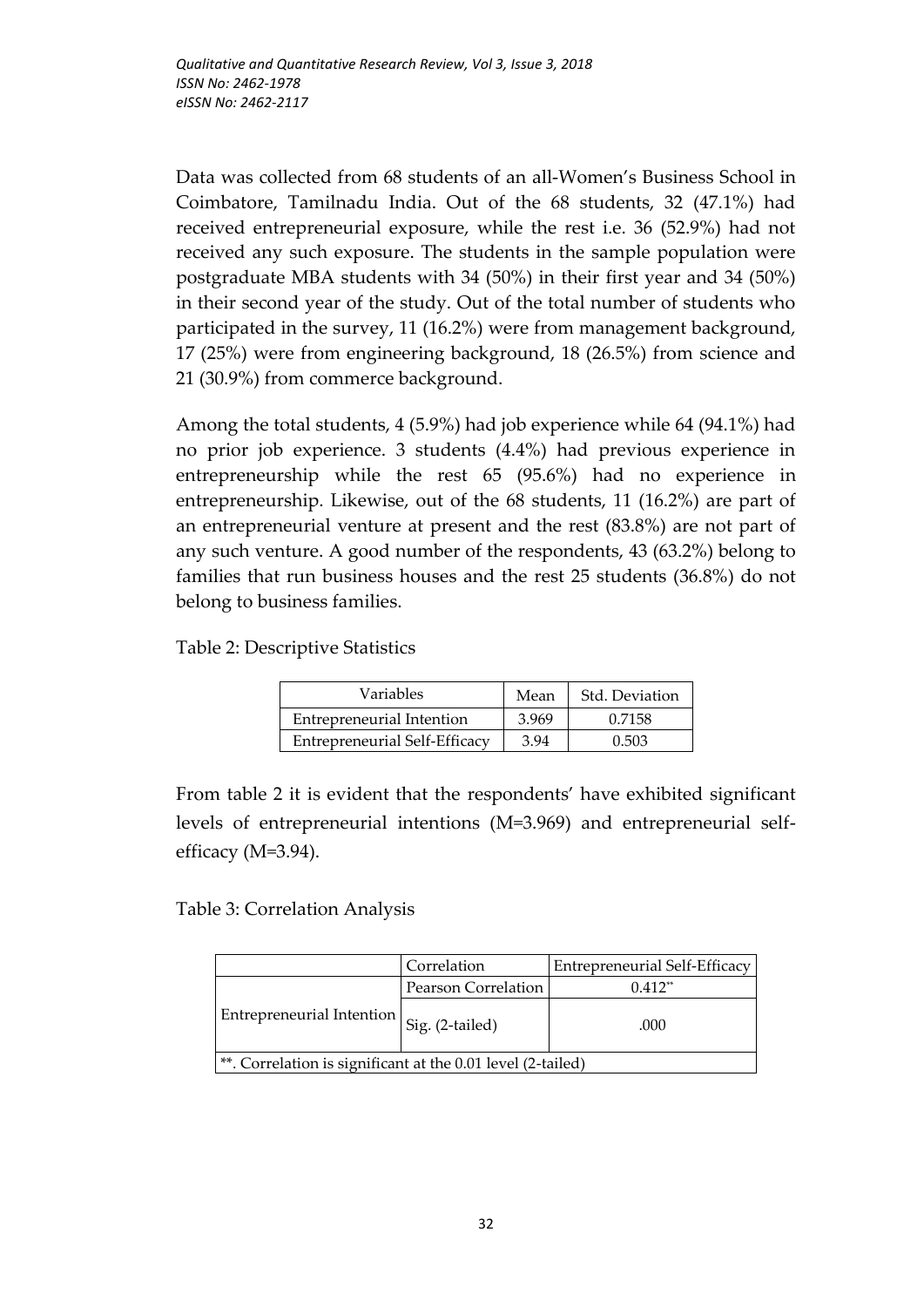Correlation analysis result shown in table 3 has yielded a correlation coefficient of 0.412 (p<0.000), thus proving that correlation between entrepreneurial intentions and entrepreneurial self-efficacy is significant at  $0.01$  levels. This confirms the hypothesis  $H_1$  that there exists a significant relationship between entrepreneurial intentions and entrepreneurial selfefficacy. With increase in entrepreneurial self-efficacy levels of women students, their entrepreneurial intentions become stronger. When they believe that they possess the necessary entrepreneurial skills and abilities, their perception towards entrepreneurship changes positively which in turn strengthens their entrepreneurial intentions.

To investigate whether entrepreneurial exposure provided to students enhances the relationship between entrepreneurial intentions and entrepreneurial self-efficacy of women students' regression analysis is executed. Regression analysis is carried in three stages. In the first regression analysis the responses given by 68 students are considered for analysis. In stage 2, regression analysis is executed only for the students who were provided entrepreneurial exposure and in Stage 3, regression analysis is executed only for the students who were not provided entrepreneurial exposure and the results are presented in table 4 and 5.

|              | Table 4: Regression Analysis – Model Summary |                       |       |         |                                           |       |                       |       |                                              |     |       |                             |      |         |
|--------------|----------------------------------------------|-----------------------|-------|---------|-------------------------------------------|-------|-----------------------|-------|----------------------------------------------|-----|-------|-----------------------------|------|---------|
| All Students |                                              |                       |       |         | Students with<br>entrepreneurial exposure |       |                       |       | Students with no<br>entrepreneurial exposure |     |       |                             |      |         |
| R            | $R^2$                                        | Adju<br>sted<br>$R^2$ | F     | Si<br>g | R                                         | $R^2$ | Adju<br>sted<br>$R^2$ | F     | Sig                                          | R   | $R^2$ | Adjust<br>ed R <sup>2</sup> | F    | Si<br>g |
| .56          | .32                                          | 256                   | 4.845 | .000    | .84                                       | .721  | .655                  | 10.79 | .000                                         | .42 | .18   | .012                        | 1.07 | .40     |

Table 4: Regression Analysis – Model Summary

The adjusted  $\mathbb{R}^2$  value for the entire sample is 0.256, i.e. 25.6% of variability in the entrepreneurial intention is predicted by the entrepreneurial selfefficacy of the students. Whereas, the regression analysis done for the group who received entrepreneurial exposure has yielded an adjusted  $\mathbb{R}^2$ value of 0.655, i.e. 65.5% of variability in the entrepreneurial intention variable is predicted by the entrepreneurial self-efficacy of these students.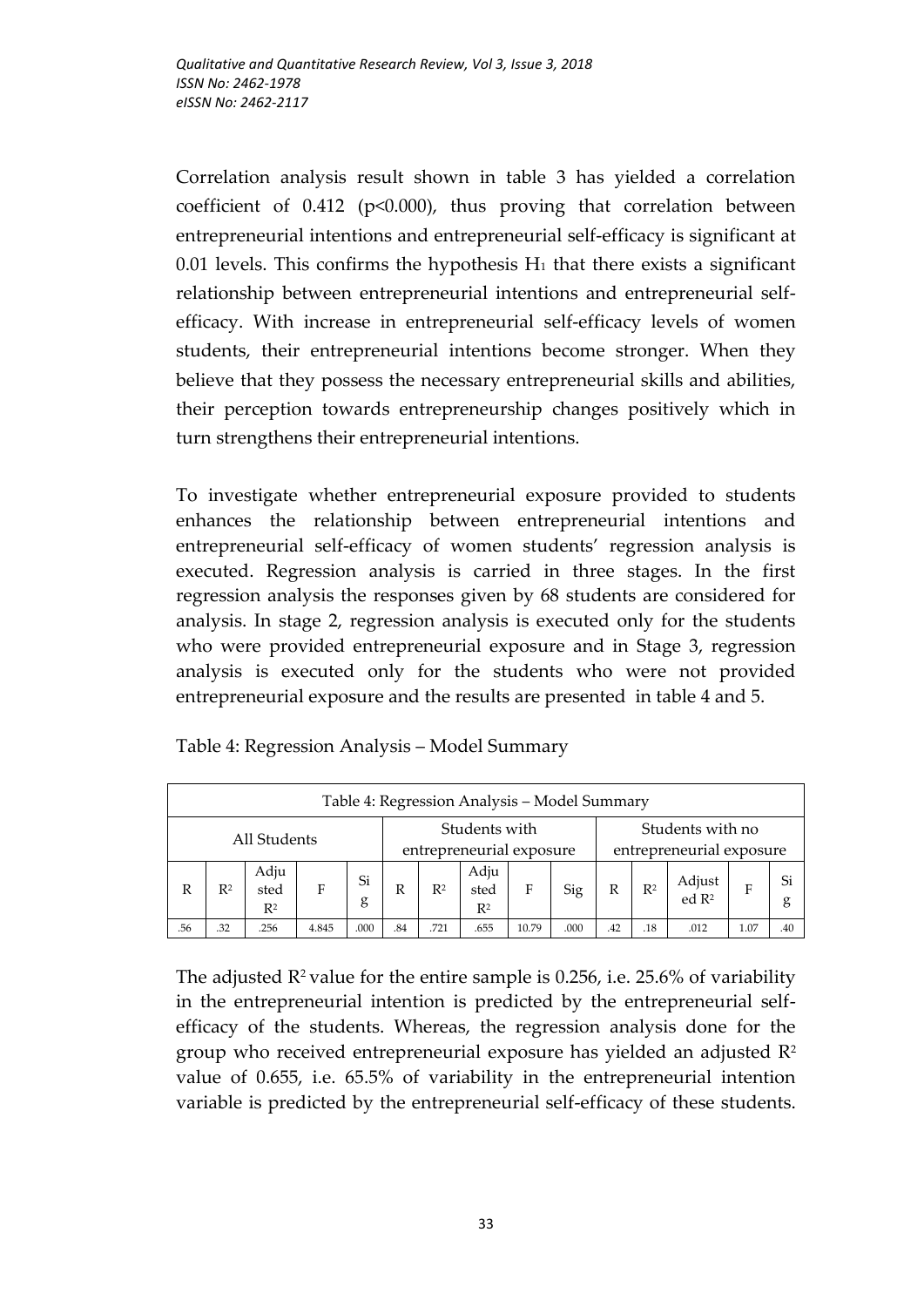This implies that when entrepreneurial exposure is provided to students, they are able to gain insights about entrepreneurship. This naturally boosts their confidence levels and increases their self-efficacy levels. Thus their enhanced entrepreneurial self-efficacy levels are better able to affect or predict their entrepreneurial intentions. This also explains why the adjusted  $\mathbb{R}^2$  value for the students with no entrepreneurial exposure is only 0.012, implying that only 1.2% of variability in the entrepreneurial intention variable is predicted by their entrepreneurial self-efficacy.

|                                                        |              | All Students  |               |          |      | Exposure |               | Students with Entrepreneurial |         |      | Students<br>with<br>Entrepreneurial Exposure |               |               |         | no    |
|--------------------------------------------------------|--------------|---------------|---------------|----------|------|----------|---------------|-------------------------------|---------|------|----------------------------------------------|---------------|---------------|---------|-------|
| Factors                                                | Unstd. Coeff |               | Std.<br>Coeff | ŧ        | Sig. |          | Unstd. Coeff  |                               | t       | Sig. | Unstd. Coeff                                 |               | Std.<br>Coeff | t       | Sig.  |
|                                                        | B            | Std.<br>Error | Beta          |          |      | B        | Std.<br>Error | Beta                          |         |      | B                                            | Std.<br>Error | Beta          |         |       |
| (Const)                                                |              | .623          |               | 3.083    | .003 | .867     | .610          | $-.081$                       | 1.421   | .168 | 2.396                                        | 1.071         |               | 2.236   | .033  |
| ESE1                                                   | $-.001$      | .137          | $-.001$       | $-.005$  | .996 | .069     | .123          | .058                          | $-.559$ | .581 | .000                                         | .243          | .000          | $-.001$ | 1.000 |
| ESE <sub>2</sub>                                       | $-.181$      | .111          | $-.200$       | $-1.628$ | .109 | .051     | .107          | .409                          | .476    | .638 | $-.260$                                      | .183          | $-.295$       | 1.418   | .167  |
| ESE <sub>3</sub>                                       | .149         | .127          | .138          | 1.175    | .244 | .377     | .126          | .055                          | 2.987   | .006 | .073                                         | .210          | .065          | .347    | .731  |
| ESE4                                                   | .116         | .150          | .103          | .774     | .442 | .052     | .142          | .502                          | .364    | .719 | .189                                         | .267          | .160          | .709    | .484  |
| ESE <sub>5</sub>                                       | .383         | 122           | .448          | 3.136    | .003 | .311     | .093          | .106                          | 3.332   | .003 | .358                                         | .233          | .342          | 1.534   | .136  |
| ESE <sub>6</sub>                                       | .053         | .148          | .051          | .361     | .719 | .094     | .115          |                               | .812    | .425 | .003                                         | .283          | .002          | .010    | .992  |
| Dependent Variable: ESE1, ESE2, ESE3, ESE4, ESE5, ESE6 |              |               |               |          |      |          |               |                               |         |      |                                              |               |               |         |       |

Table 5: Regression Analysis – Coefficients

From table 5, it is evident that regression analysis done for the whole of the sample, only the item ESE5 'Compared to your peers how you would rate yourself as a leader?" has a significant influence ( $\beta$ =0.448; t=3.136; p=0.003) on the entrepreneurial intentions of the students. This can be attributed to the fact that an entrepreneur shoulders most of the responsibilities of a new business venture and in all respects exhibits leadership qualities. Whether it is managing human resources, taking decisions, or being accountable for all outcomes, an entrepreneur has to be a leader with an enterprising mindset. When individuals perceive themselves as possessing these qualities, naturally their entrepreneurial self-efficacy is also on a rise. This in turn, helps to better predict their entrepreneurial intentions.

For the students who received entrepreneurial exposure, both ESE5 'Compared to your peers how you would rate yourself as a leader?'  $(\beta=0.106; t=3.332; p=0.003)$  and ESE3 "Compared to your peers how you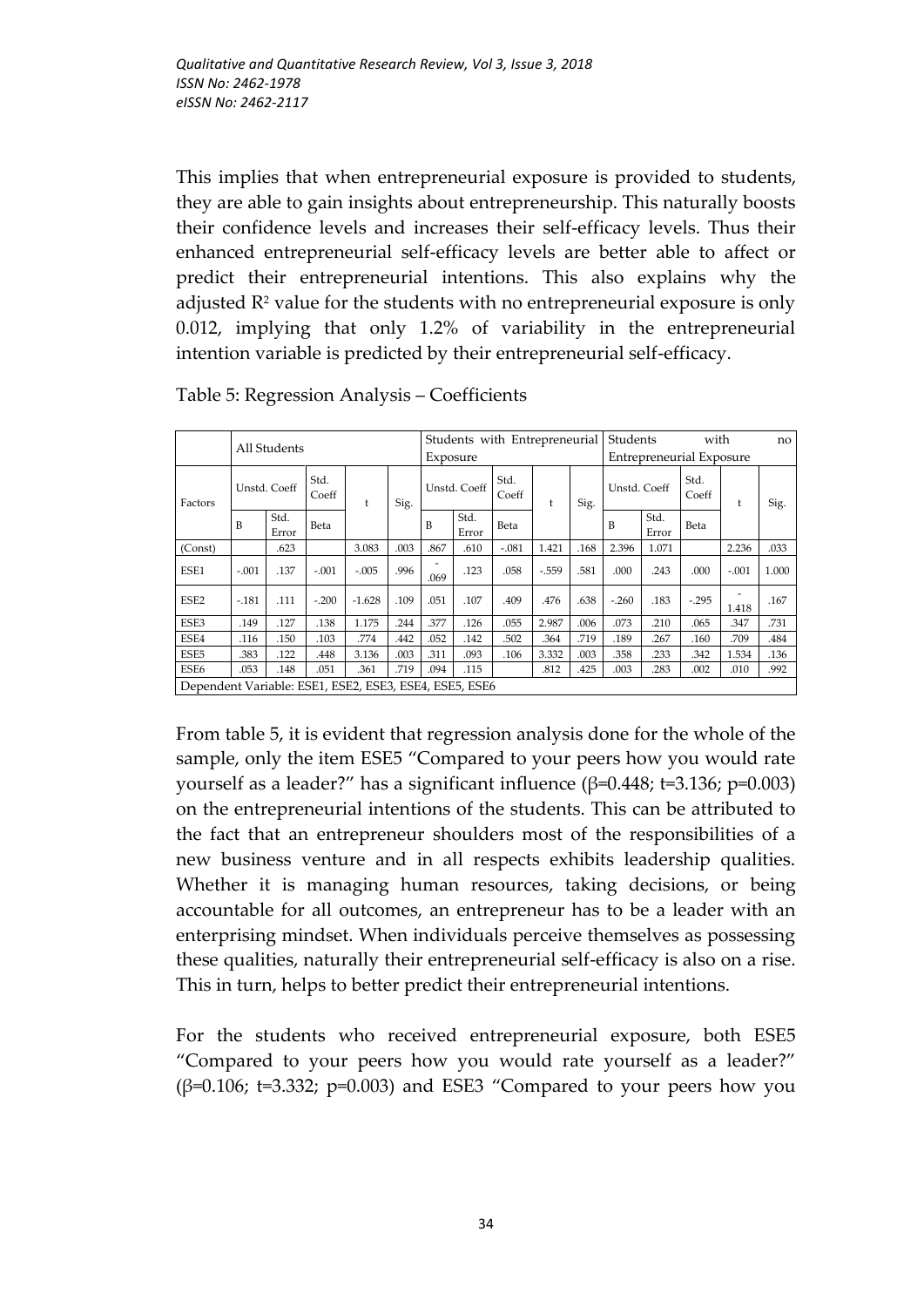would rate yourself in being creative?" (β=0.055; t=2.9873; p=0.006) has a statistical significant influence on entrepreneurial intentions. Thus it can be inferred that among the 6 items of entrepreneurial self-efficacy only two items namely ESE5 and ESE3 have a significant influence on the entrepreneurial intentions. This can be due to the fact that the entrepreneurial exposure given to these students makes them aware of the various entrepreneurial competencies like creativity, risk taking propensity, networking, leadership, people and self-management etc, that are essential for an entrepreneur. This awareness and learning serves to enhance their entrepreneurial self-efficacy in the dimensions of leadership and creativity. This not only distinguishes them from the students who did not receive such exposure but also positively affects their entrepreneurial intentions.

| Demographic                   | Dimensions     | Mean       |            | <b>SD</b>  |            |            | F          | Significance |            |
|-------------------------------|----------------|------------|------------|------------|------------|------------|------------|--------------|------------|
| Factors                       |                | <b>EPI</b> | <b>ESE</b> | <b>EPI</b> | <b>ESE</b> | <b>EPI</b> | <b>ESE</b> | <b>EPI</b>   | <b>ESE</b> |
|                               | <b>BBA/BBM</b> | 4.225      | 4.03       | .4595      | .460       |            |            |              |            |
| Educational<br>Background     | <b>BCOM</b>    | 4.019      | 3.98       | .6470      | .494       |            | .311       | .469         |            |
|                               | <b>BSc</b>     | 3.850      | 3.92       | .9307      | .549       | .855       |            |              | .818       |
|                               | BE/BTech       | 3.853      | 3.86       | .6884      | .525       |            |            |              |            |
| Previous Job                  | Yes            | 3.875      | 4.71       | 1.8518     | .160       | .072       | 11.318     | .789         | .001       |
| Experience                    | N <sub>o</sub> | 3.975      | 3.90       | .6172      | .478       |            |            |              |            |
| Previous                      | Yes            | 4.400      | 4.56       | .3000      | .192       |            | 4.908      | .290         | .030       |
| Entrepreneurial<br>Experience | No             | 3.949      | 3.92       | .7242      | .496       | 1.140      |            |              |            |
| Present<br>participation in   | Yes            | 4.345      | 4.02       | .4987      | .497       |            |            |              |            |
| Entrepreneurial<br>Venture    | No             | 3.896      | 3.93       | .7317      | .508       | 3.778      | .262       | .056         | .610       |
| Family owns a                 | Yes            | 4.042      | 4.04       | .7294      | .495       | 1.212      | 4.780      | .275         | .032       |
| business                      | N <sub>o</sub> | 3.844      | 3.77       | .6880      | .481       |            |            |              |            |

Table 6: Analysis of Variance

Analysis of variance was executed at  $5\%$  level of significance ( $p<0.05$ ), with five demographic variables (Table no 6), and it could be inferred that the educational background of the students does not have a significant impact on their entrepreneurial self-efficacy (F=0.818) and their entrepreneurial intentions (F=0.469). This may be due to the fact that none of the undergraduate education programmes are entrepreneurship specific; hence all the students irrespective of their educational background display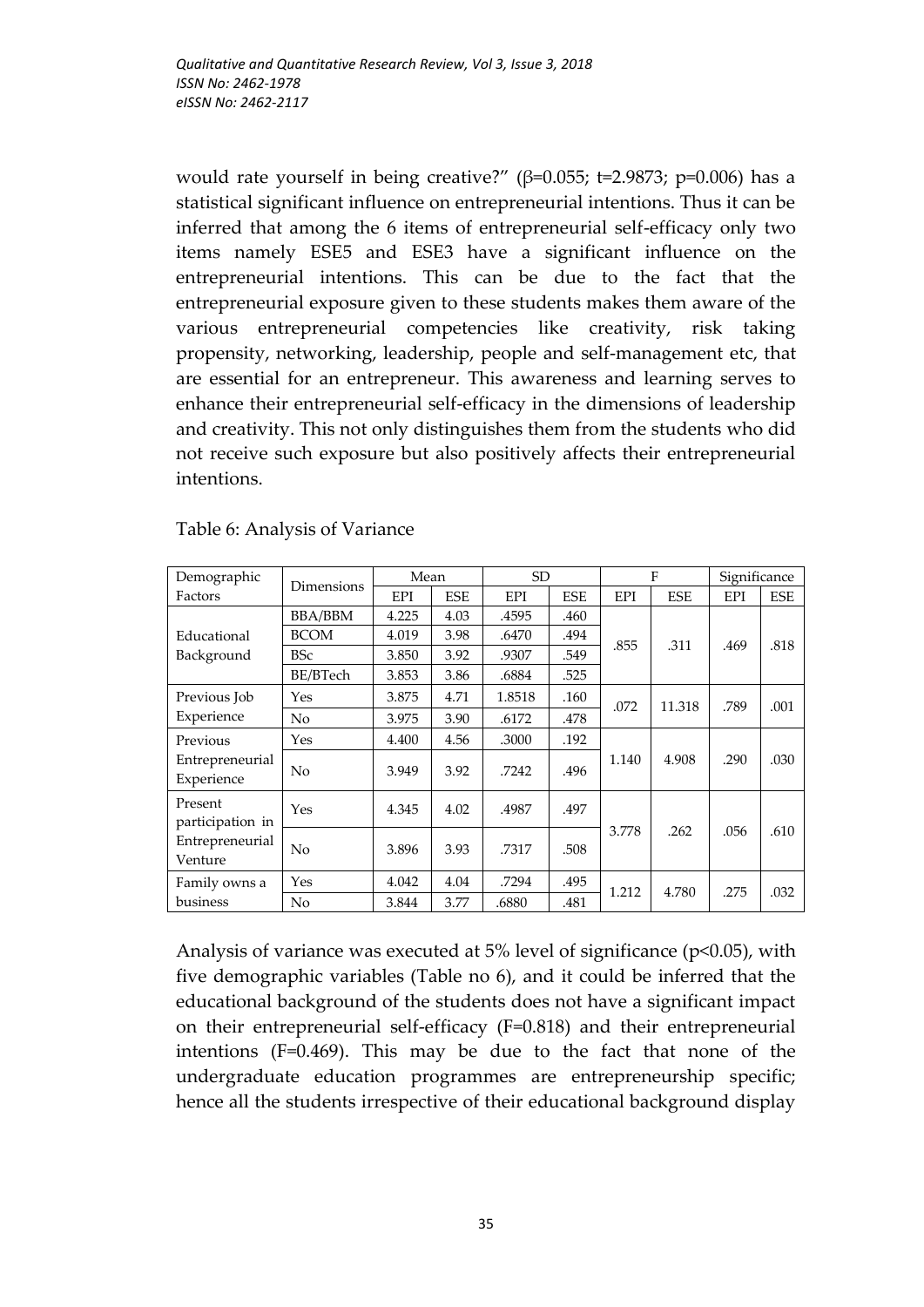similar levels of entrepreneurial self-efficacy and entrepreneurial intention levels.

The ANOVA results show that previous job experience has significant impact on the entrepreneurial self-efficacy (F=0.001) of the students. The students with job experience have displayed high entrepreneurial selfefficacy levels (M=4.71) compared to those with no previous job experience (M=3.975). The experiences a student gains from a job, invariably expands her knowledge and helps her to make wise career related decisions. Thus a student with previous job experience also exhibits enhanced levels of selfefficacy at their post-graduation level, since they are more convinced about their capabilities and skill levels.

Previous entrepreneurial experience also has a significant impact on the entrepreneurial self-efficacy (F=0.030) of the students. Those who possess entrepreneurial experience are well aware of the challenges related to entrepreneurship and also the requisite skills they will need to overcome them. They might also be well on their way into learning and developing themselves in this regard. Thus they exhibit significant levels of entrepreneurial self-efficacy (M=4.56) compared to those without previous entrepreneurial experience (M=3.949).

Present participation in entrepreneurial venture does not seem to have any significant impact on the entrepreneurial intentions or entrepreneurial selfefficacy of the students (F=0.056) .This can be attributed to the fact that entrepreneurial self-efficacy is dynamic and develops with time. Only when sufficient level of learning through entrepreneurial experience takes place, the individual will exhibit enhanced entrepreneurial self-efficacy and entrepreneurial intentions.

A business family background is seen to have a significant impact on the entrepreneurial self-efficacy (F=0.032) of the students. Students raised in families with businesses of their own seem to have higher entrepreneurial self-efficacy (M=4.04). This could be due to the fact that these students have spent considerable time with their parents in the business and the exposure has reinforced the belief that they possess the skills required for entrepreneurship. The family support and encouragement they receive might also contribute to their higher entrepreneurial self-efficacy levels.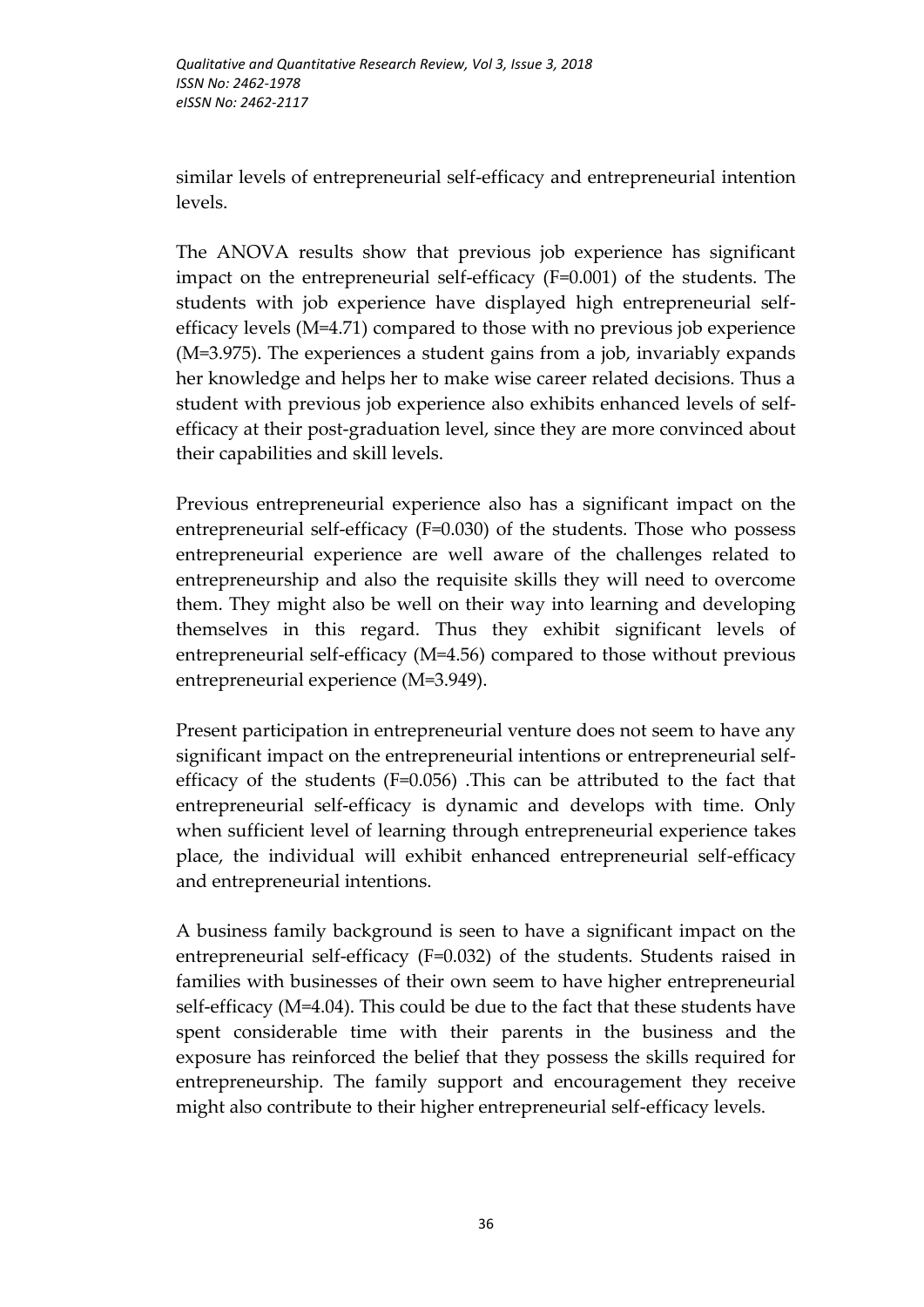# **LIMITATIONS OF THE STUDY**

The study is limited to an all-women's business school in Tamilnadu, India. Hence it cannot be generalized for whole of the women student population. The results also cannot be applied in case of male students. The data obtained is purely based on the individual's perception of their entrepreneurial intentions and entrepreneurial self- efficacy; hence cannot be devoid of bias. As mentioned earlier the study has only measured the entrepreneurial intentions, entrepreneurial self-efficacy and the impact of entrepreneurial exposure on the entrepreneurial self-efficacy of the students. Whether these together eventually result in the students becoming entrepreneurs is beyond the scope of the study. The study only seeks to find out if entrepreneurial exposure can positively impact the students' entrepreneurial self-efficacy and entrepreneurial intentions, which in turn can result in more women students choosing entrepreneurship as their career.

# **SUGGESTIONS**

Though many institutions are trying to create entrepreneurship focused training programmes and restructuring their curriculum with a view to develop entrepreneurial intentions among the students, the effectiveness of these programmes needs to be evaluated time to time. Whether the exposure given to students is motivating them to choose entrepreneurship, as their career has to be researched with help of longitudinal studies conducted by the institutes.

In-depth interviews with their entrepreneur turned alumni, can give the students an insight into the challenges faced by nascent entrepreneurs and how they overcame the same. Further incorporating the results of these studies and re-engineering the training and exposure activities can enhance their effectiveness for the students. This will serve to enhance the entrepreneurial self-efficacy of the students and increase their preparedness for future entrepreneurship. While entrepreneurial intentions are the first step towards entrepreneurship, Entrepreneurial selfefficacy also plays a significant role in bridging the gap between intentions and the corresponding entrepreneurial behavior. Encouraging students to become part of entrepreneurial ventures while studying and take up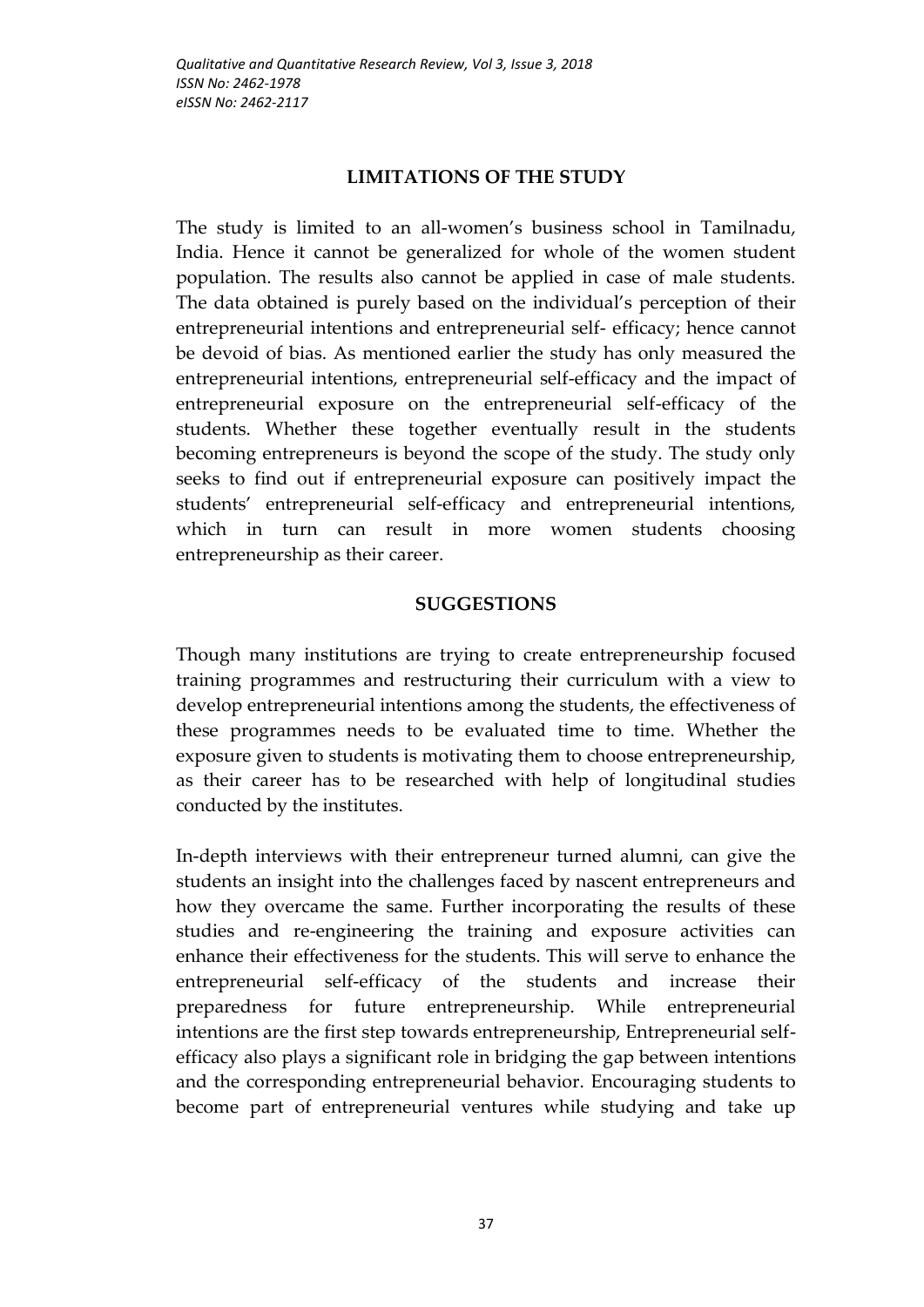internships under eminent entrepreneurs can also give them a practical experience in entrepreneurship. Constantly updating the students about innovative and revolutionary entrepreneurial ventures can also serve to enhance their awareness and inspire them towards entrepreneurship.

# **CONCLUSION**

The results obtained from the study help us to understand the importance of entrepreneurial self-efficacy with respect to the entrepreneurial intentions among the women students. When the students believe they have the necessary skills and abilities required for entrepreneurship, the perceived feasibility with respect to entrepreneurship increases, which in turn affects their entrepreneurial intentions in a positive way. Further, the study also establishes the impactful role of entrepreneurial exposure on the entrepreneurial self-efficacy of the students. Thus by organizing meetings with eminent entrepreneurs, screening movies related to entrepreneurship, planning boot camps to enhance entrepreneurial competencies and other small interventions, an institute can create awareness among the students regarding entrepreneurship.

These activities also give the students a chance to explore their inert capabilities and develop skills that are required for an entrepreneur. This self-exploration and learning, certainly helps to augment their entrepreneurial self-efficacy, which in turn leads to stronger entrepreneurial intentions. The study also has explored the relationship between the demographic profile of a women student and the study variables. Factors like previous job and entrepreneurial experiences, family business background also seem to positively impact their entrepreneurial self-efficacy levels.

Women students with prior experience display more confidence on their abilities and skills since they have already got hands on experience in entrepreneurship. Similarly students from business families are likely to have better opportunities to assist their family in running the businesses, which again influences their perceptions about entrepreneurship and entrepreneurial competencies they possess. Moreover, the family support and reassurance these women students receive also enhances their selfefficacy levels.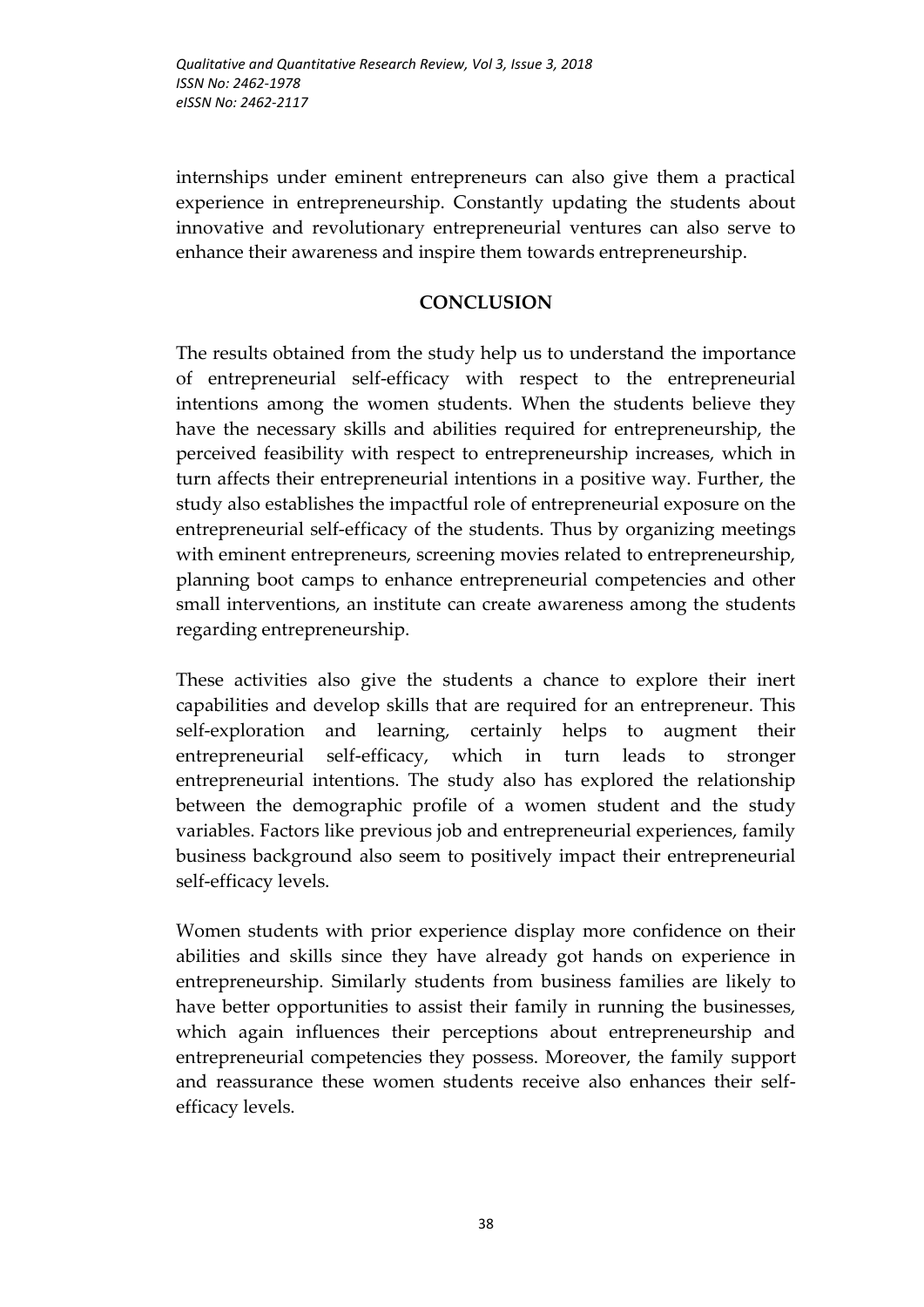Thus the study contributes to the entrepreneurship literature by recording the importance of entrepreneurial exposure given by institutions to the students in increasing their entrepreneurial self-efficacy and entrepreneurial intention levels of women students while also acknowledging the role of family background on the entrepreneurial aspirations of these students.

# **SCOPE FOR FURTHER RESEARCH**

Several women centric studies with a larger sample need to be conducted in order to understand the entrepreneurial intentions of the women students and the various factors affecting them. With many educational institutions offering entrepreneurial exposure and training to the students, it is highly imperative to test the effectiveness of these training programs so that they can be made better and their goal can be achieved. The impact of entrepreneurial exposure on the entrepreneurial self-efficacy of the women students can be best understood through a longitudinal study. These studies will help to test if the entrepreneurial exposure given to the students really results in them to becoming entrepreneurs. These studies can also help gain insight into the role played by entrepreneurial selfefficacy in the entrepreneurial journey of a woman.

#### **REFERENCES**

- Ajzen, I. (1991). Theory of planned behavior. *Organizational Behavior and Human Decision Processes 50*, 179–211.
- Bandura, A. (l977a). Self-efficacy: Toward a unifying theory of behavioral change. *Psychological Review, 84*. 191-215.
- Bandura, A. (l977b). *Social learning theory*. Englewood Cliffs, NJ: Prentice Hall.
- Bandura, A. (1982). Self-efficacy mechanism in human agency. *American Psychologist, 37*(2), 122-147.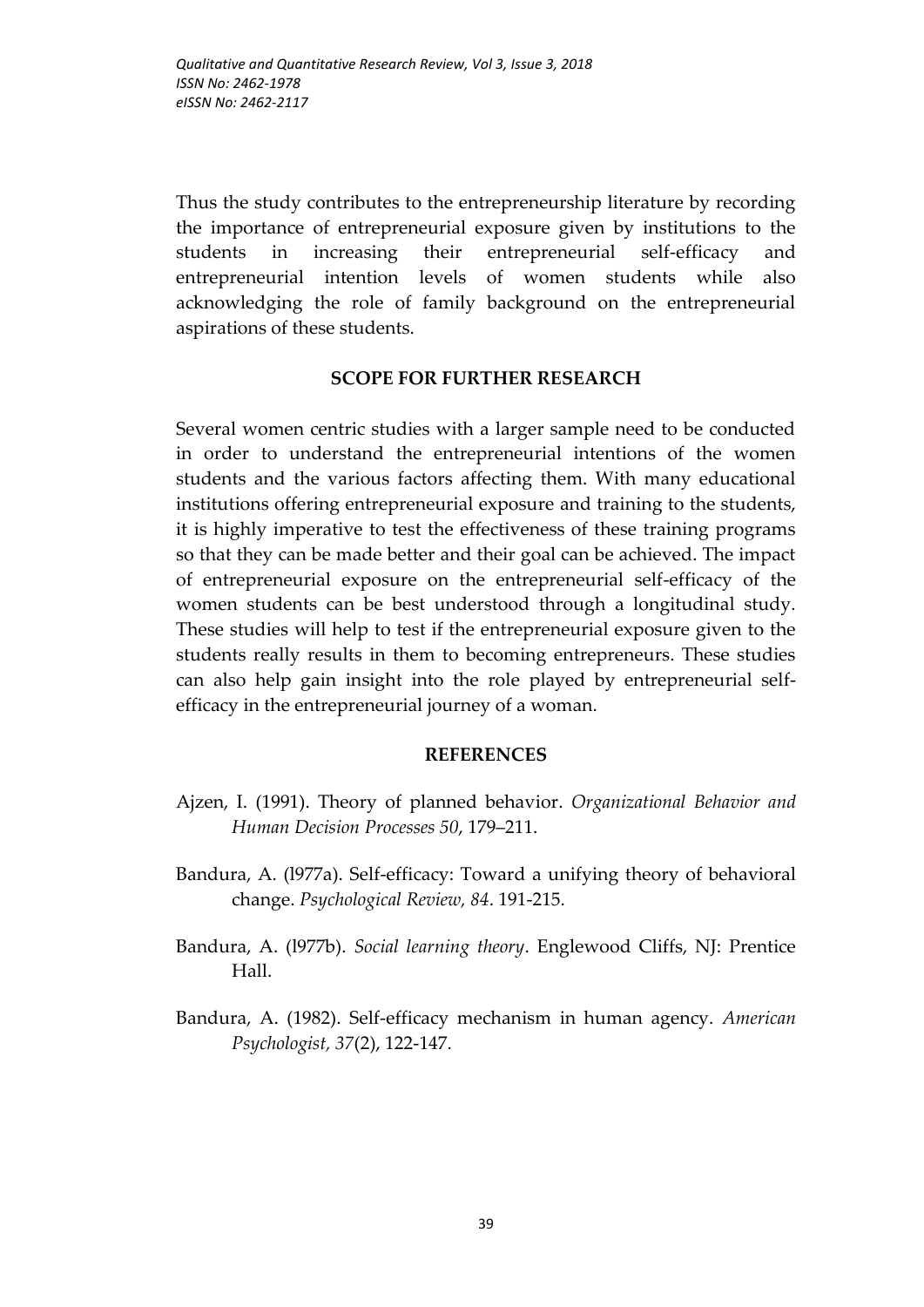- Bandura, A. (1986). Social Foundations of Thought and Action: A Social Cognitive Theory. Englewood Cliffs: Prentice Hall.
- Bandura, A. (1991). Social cognitive theory of self-regulation. *Organizational Behavior and Human Decision Processes. 50*, 248-287.
- Bandura, A. (1997). Self-*Efficacy: The Exercise of Control. United States*: W. H. Freeman; ISBN 978-0-7167-2850-4
- Basu, A., & Virick, M. (2014). *Assessing Entrepreneurial Intentions amongst Students: A Comparative Study, National Collegiate Inventors and Innovators Alliance Conference*, Dallas, USA (pp 79-86)
- Bird, B. (1988). Implementing entrepreneurial ideas: The case for intention. *Academy of Management Review, 13*(3), 442-453.
- Nancy, B.G., & Vozikis, S. George (1994).The Influence of Self-Efficacy on the Development of Entrepreneurial Intentions and Actions. *Entrepreneurship Theory and Practice 18*(4) 63-77 doi: 10.1177/104225879401800404
- Carr, J.C., & Sequeira, J.M. (2007). Prior family business exposure as intergenerational influence and entrepreneurial intent: A theory of planned behavior approach. *Journal of Business Research, 60*(10), 1090–1098.
- Mark C.C., ed. (1990). *Entrepreneurship*. ed. 13, International Library of Critical Writings in Economics. . Publication Date: 2010 ISBN: 978 1 84980 039 6
- Chao, C.C., Patricia, G.G. & Ann, C. (1998). Does entrepreneurial selfefficacy distinguish entrepreneurs from managers? *[Journal of](https://www.sciencedirect.com/science/journal/08839026)  [Business Venturing,](https://www.sciencedirect.com/science/journal/08839026) 13*(4) 295-316. https://doi.org/10.1016/S0883- 9026(97)00029-3
- Farashah, D.A (2015). The effects of demographic, cognitive and institutional factors on development of entrepreneurial intention: Toward a socio-cognitive model of entrepreneurial career. *Journal of*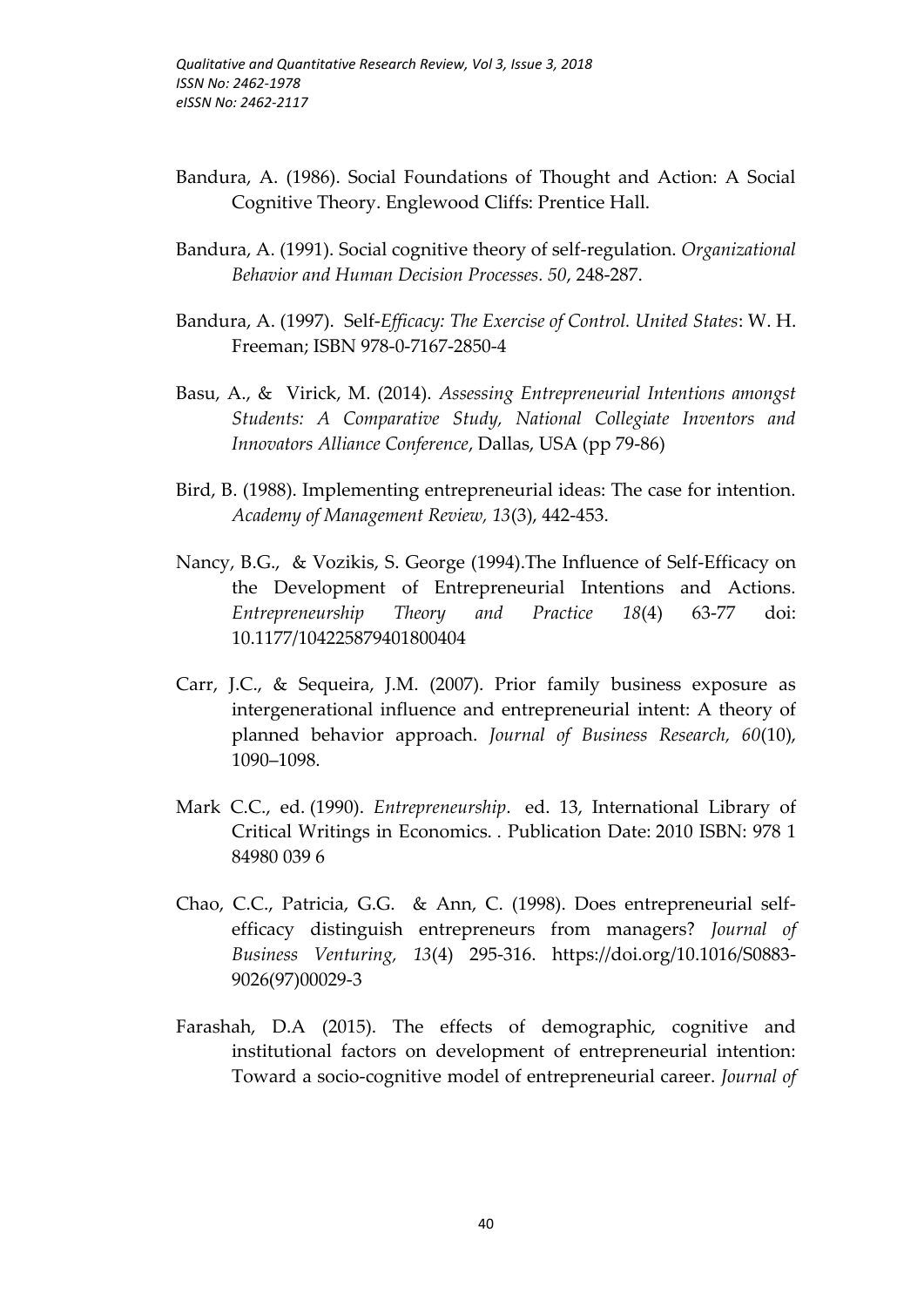*International Entrepreneurship 13*(4), 452-476. <https://doi.org/10.1007/s10843-015-0144-x> (accessed on 12/03/2017[\)](https://www.scirp.org/(S(351jmbntvnsjt1aadkposzje))/journal/articles.aspx?searchCode=Hui+Kang&searchField=authors&page=1)

- Drennan, J., Kennedy, J., & Renfrow (2005). Impact of childhood experiences on the development of entrepreneurial intentions. *International Journal of Entrepreneurship & Innovation 6*(4), 231-238.
- Douglas, E. J. & Fitzsimmons, J. R. (2013). Intrapreneurial intentions versus entrepreneurial intentions: distinct constructs with different antecedents. *Small business Economics, 41,* 115-132.
- [Schwarz,](https://www.emeraldinsight.com/author/Schwarz%2C+Erich+J) E.J., [Wdowiak,](https://www.emeraldinsight.com/author/Wdowiak%2C+Malgorzata+A) M.A., [Almer‐Jarz](https://www.emeraldinsight.com/author/Almer-Jarz%2C+Daniela+A), D.A., & [Breitenecker,](https://www.emeraldinsight.com/author/Breitenecker%2C+Robert+J) R.J. (2009). The effects of attitudes and perceived environment conditions on students entrepreneurial intent: An Austrian perspective. *Education + Training*, 51(4), pp.272-291, <https://doi.org/10.1108/00400910910964566>
- Fishbein, M., & I. Ajzen. (1975). *Belief, attitude, intention and behavior: An introduction to theory and research*. Reading, MA: Addison-Wesley
- [Gail,](https://www.sciencedirect.com/science/article/abs/pii/0001879181900191#!) H., & Nancy, B.E. (1981). A self-efficacy approach to the career development of women. [Journal of Vocational Behavior.](https://www.sciencedirect.com/science/journal/00018791)18(3) 326- 339.doi:10.1016/0001-8791(81)90019-1
- Hebert, Robert. (2016). *Foreword - An Essay on Economic Theory* (R. Cantillon), C. Saucier, trans., M. Thornton, ed.. 10.13140/RG.2.1.3034.8568. (accessed on 10/03/2017)
- Hollenbeck. P.G & Hall. D.T (2004). Self-Confidence and Leader Performance. *Organizational Dynamics, 33*(3), 254-269. doi:10.1016/j.orgdyn.2004.06.003
- Jerome, K., & William, G.B. (1988). Properties of Emerging Organizations. *Academy of Management Review 13*(3), 429-441.
- Norris, K.F., & Alan, C.L. (1993). Entrepreneurial intentions: Applying the theory of planned behavior. *Entrepreneurship & Regional Development: An International Journal, 5*(4), 315-330.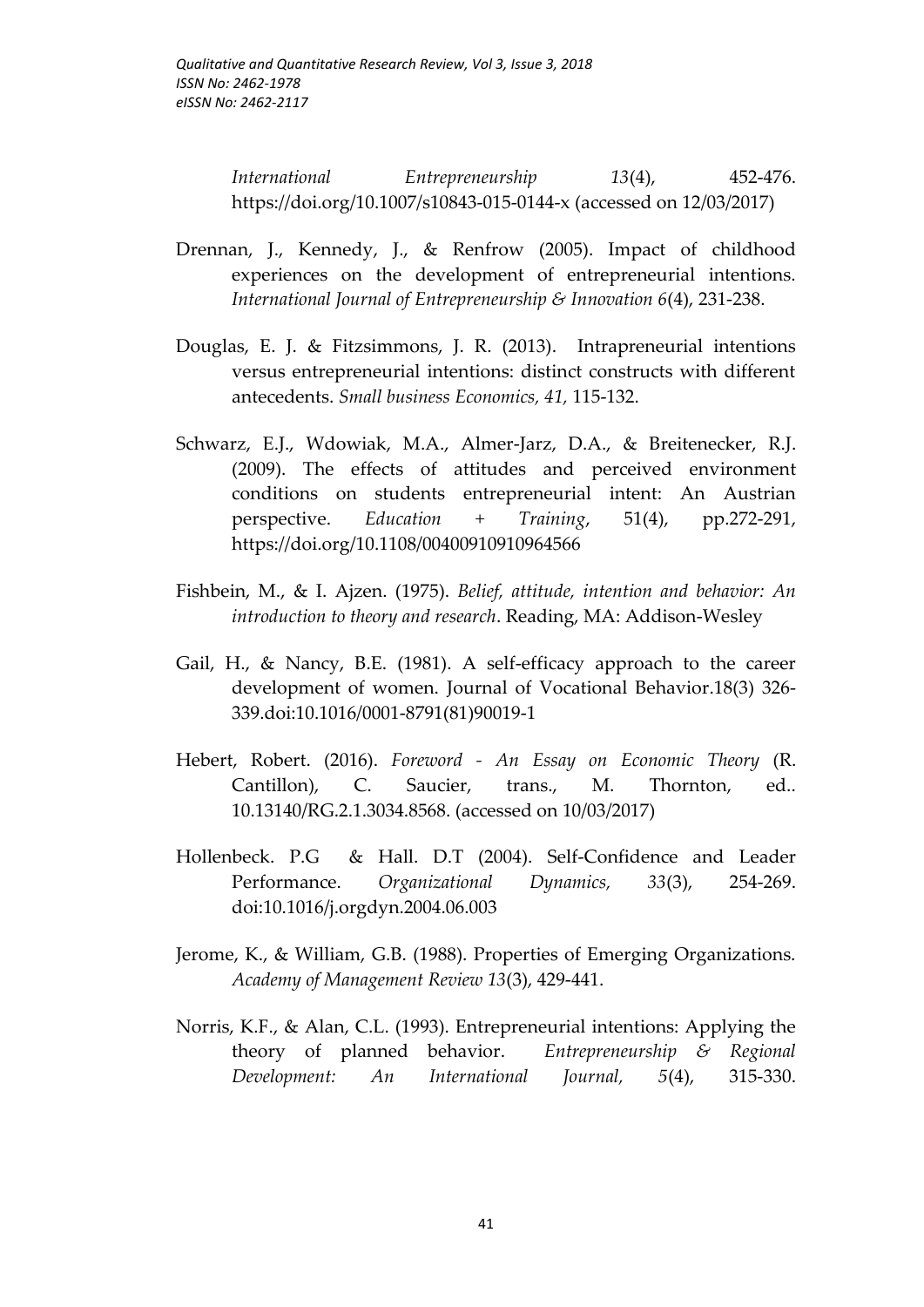http://dx.doi.org/10.1080/08985629300000020 (accessed on 10/10/2017)

- Krueger. F., Norris, J.R., Michael, R.D., & Alan, C.L. (2000). Competing Models of Entrepreneurial Intentions. *[Journal of Business Venturing,](https://www.sciencedirect.com/science/journal/08839026) 15*, 411-432.
- Robert, L.W., & [Gail, H.](https://www.sciencedirect.com/science/article/abs/pii/0001879181900191#!) (1987). Career self-efficacy: Empirical status and future directions. *[Journal of Vocational Behavior,](https://www.sciencedirect.com/science/journal/00018791) 30*(3), 347-382.doi: 10.1016/0001-8791(87)90010-8
- Liñan, F. & Chen, Y.W (2009). Development and cross-cultural application of a specific instrument to measure entrepreneurial intentions. *Entrepreneurship Theory and Practice, 33*(3)593- 617[.https://doi.org/10.1111/j.1540-6520.2009.00318.x](https://doi.org/10.1111/j.1540-6520.2009.00318.x) (accessed on 10/11/2017)
- Malebana, M.J. (2012). *Entrepreneurial intent of final-year commerce students in the rural provinces of South Africa*, doctoral thesis, Department of Business Management, University of South Africa.
- Marlino, D., & Wilson, F. (2003). *Teen girls on business: Are they being empowered?* Boston and Chicago: Simmons School of Management and The Committee of 200.
- Nandy. S., & Kumar, S. (2014). Women Entrepreneurship in 21st Century India. *Global Journal of Finance and Management, 6*(9), 967-976
- Nieuwenhuizen, C., & Swanepoel. E,E. (2015). Comparison of the entrepreneurial intent of master's business students in developing countries: South Africa and Poland', *Acta Commercii 15*(1), Art. 270, 10 pages. http://dx.doi. org/10.4102/ac.v15i1.270
- Noah, W. (1961). Webster's *Third New International Dictionary of the English Language*. Springfield: G. & C. Merriam Co, 212.
- Ionica, O. (2012). An Outline of the Concept of Entrepreneur: Tradition and Modernity. *Research in Applied Economics, 4*(3), doi:10.5296/rae.v4i3.1722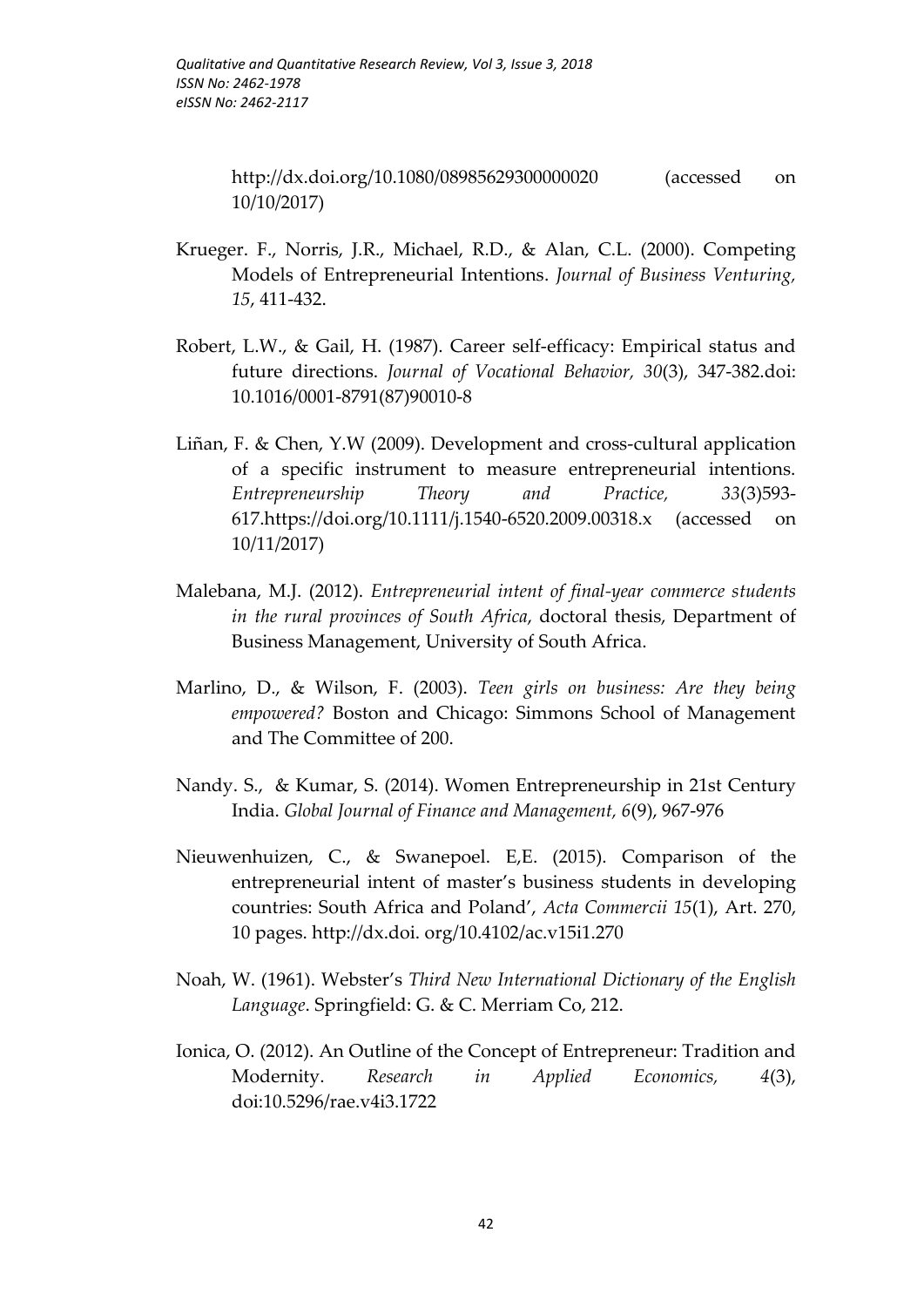- Vishnu, P., & Nikhil, M. (2018). *A Study on Experiences Of Indian Entrepreneurial communities*. Retrieved from [https://www.researchgate.net/publication/318279676\\_A\\_Study\\_on\\_](https://www.researchgate.net/publication/318279676_A_Study_on_Experiences_of_Indian_Entrepreneurial_Communities) [Experiences\\_of\\_Indian\\_Entrepreneurial\\_Communities](https://www.researchgate.net/publication/318279676_A_Study_on_Experiences_of_Indian_Entrepreneurial_Communities)
- Zhengxia, P., Genshu, L., & Hui, K. (2013). *[Entrepreneurial Intentions and Its](https://www.scirp.org/(S(351jmbntvnsjt1aadkposzje))/journal/PaperInformation.aspx?PaperID=26768)  [Influencing Factors: A Survey of the University Students i](https://www.scirp.org/(S(351jmbntvnsjt1aadkposzje))/journal/PaperInformation.aspx?PaperID=26768)n Xi'an China*. Creative Education 3. [Creative Education,](https://www.scirp.org/(S(351jmbntvnsjt1aadkposzje))/journal/Home.aspx?JournalID=136) [Vol.3 No.8B,](https://www.scirp.org/(S(351jmbntvnsjt1aadkposzje))/journal/Home.aspx?IssueID=2499) doi[:10.4236/ce.2012.38B021](http://dx.doi.org/10.4236/ce.2012.38B021)
- Rashid, U.K., Mat, N.K.N., Ma'rof, R.A., Nasuredin, J., Sanita, F. & Isa, M.F.M. (2012). Entrepreneurial intentions among technical students, *American Journal of Economics, 6*, pp.73–76.
- Setiawan, J. L. (2014). *Meaningful support for creating young entrepreneurs. In Proceeding (ICONEE),* Entrepreneurship Education towards ASEAN Economic Community (pp. 016-024). Retrieved from [www.iconee.org](http://www.iconee.org/)
- Shapero A. (1982). Social Dimensions of Entrepreneurship. In C. Kent, D. Sexton and K. Vesper, eds., *The Encyclopedia of Entrepreneurship*. Englewood Cliffs: Prentice-Hall, 72–90.
- Shukla, S., Ismail M.P., Chatwal, S.N., Bharti, P., & Dwivedi, K.A. (2017). *Global Entrepreneurship Monitor 2016-2017 India Rep*ort. Retrieved from Gem India Consortium Website:http://gemindiaconsortium.org/reports/GEM\_ INDIA\_REPORT\_2016\_17.pdf
- Wang, D., Wang, L., & Chen, L. (2017). Unlocking the influence of family business exposure on entrepreneurial intentions. *[International](https://link.springer.com/journal/11365)  [Entrepreneurship and Management Journal.](https://link.springer.com/journal/11365)* 1- 24[.https://doi.org/10.1007/ s11365-017-0475-2](https://doi.org/10.1007/%20s11365-017-0475-2) (accessed on 10/10/2017)
- White, R. E., Thornhill, S., & Hampson, E. (2007). A biosocial model of entrepreneurship: the combined effects of nurture and nature*. Journal of Organizational Behavior, 28*, 451–466.